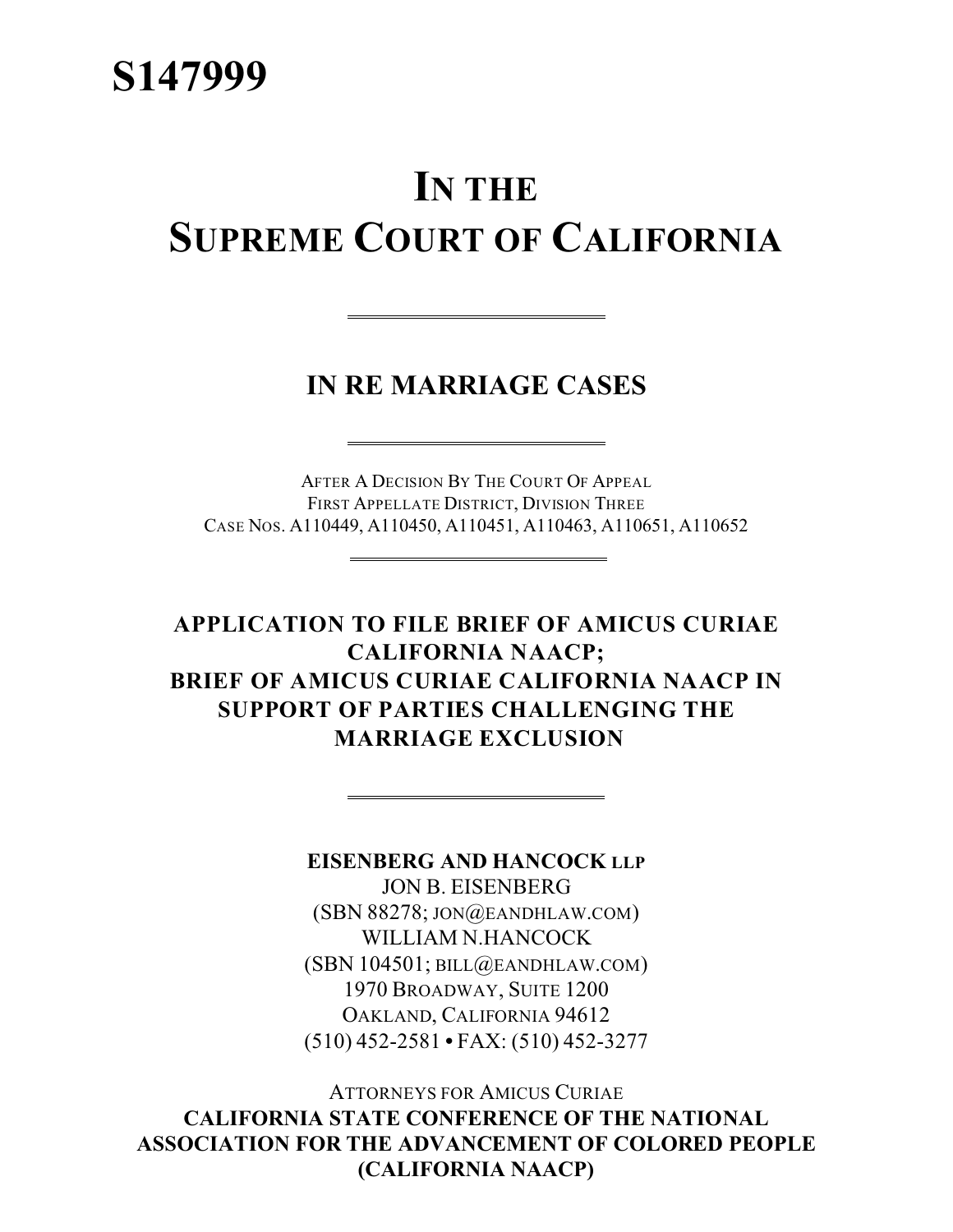# **TABLE OF CONTENTS**

|     |                | <b>APPLICATION TO FILE BRIEF OF AMICUS CURIAE</b>                                                                                 |
|-----|----------------|-----------------------------------------------------------------------------------------------------------------------------------|
|     |                |                                                                                                                                   |
|     |                | THE APPLICANT'S INTEREST AND HOW THIS BRIEF WILL                                                                                  |
|     |                |                                                                                                                                   |
|     |                | <b>BRIEF OF AMICUS CURIAE CALIFORNIA NAACP</b><br>IN SUPPORT OF PARTIES CHALLENGING THE                                           |
|     |                |                                                                                                                                   |
|     |                |                                                                                                                                   |
| I.  |                | TODAY'S ARGUMENTS ON MARRIAGE BY SAME-SEX<br>COUPLES REPRISE THE 1948 ARGUMENTS ON<br>MARRIAGE BY INTERRACIAL COUPLES IN PEREZ V. |
|     | A.             |                                                                                                                                   |
|     | <b>B.</b>      |                                                                                                                                   |
|     | $\mathbf{C}$ . |                                                                                                                                   |
|     | D.             | Interracial couples – pro $\dots\dots\dots\dots\dots\dots\dots\dots\dots$                                                         |
| II. | <b>JUSTICE</b> | TRAYNOR'S FOCUS ON<br>THE<br>PUBLIC<br>INTEREST IN MATTERS OF MARRIAGE AND FAMILY<br>FAVORS MARRIAGE BY SAME-SEX COUPLES  12      |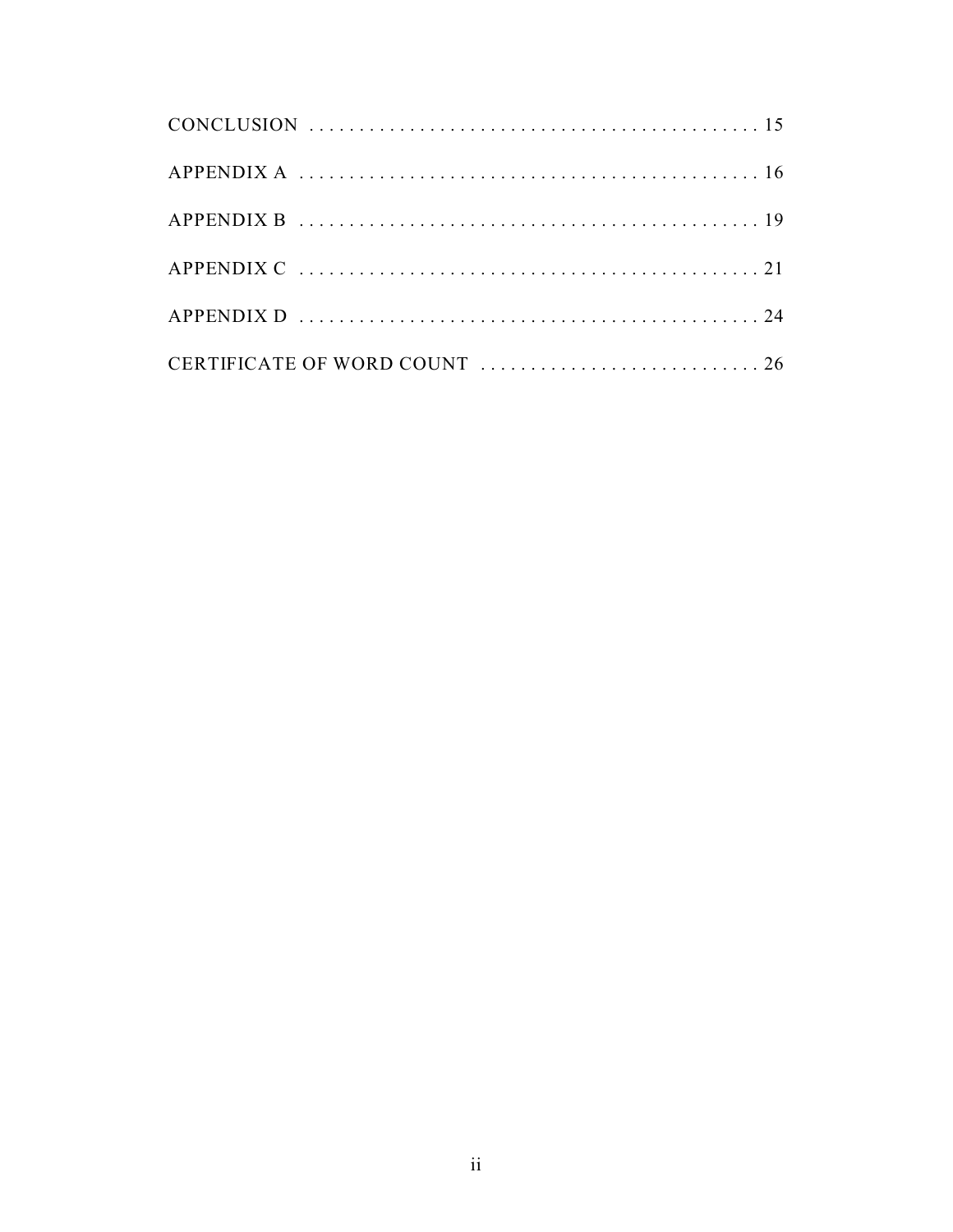### **TABLE OF AUTHORITIES**

## **Page**

### **Cases**

|                                     | <b>Court Rules</b>                                                   |
|-------------------------------------|----------------------------------------------------------------------|
|                                     |                                                                      |
| Sharon S. v. Superior Court         |                                                                      |
|                                     |                                                                      |
| Scott v. State                      |                                                                      |
| Perez v. Sharp                      |                                                                      |
|                                     |                                                                      |
|                                     | Metropolitan Water District of Southern California v. Superior Court |
| Lawrence v. Texas                   | $(2003)$ 539 U.S. 558 [123 S.Ct. 2472, 156 L.Ed.2d 508]  14          |
|                                     |                                                                      |
| Jhordan C. v. Mary K.               |                                                                      |
| $(2003)$ 440 Mass. 309              |                                                                      |
| Goodridge v. Dept. of Public Health |                                                                      |
|                                     |                                                                      |
| Elisa B. v. Superior Court          |                                                                      |
|                                     |                                                                      |
| De Burgh v. De Burgh                |                                                                      |

## California Rules of Court, rule 8.520 ........................... 1, 2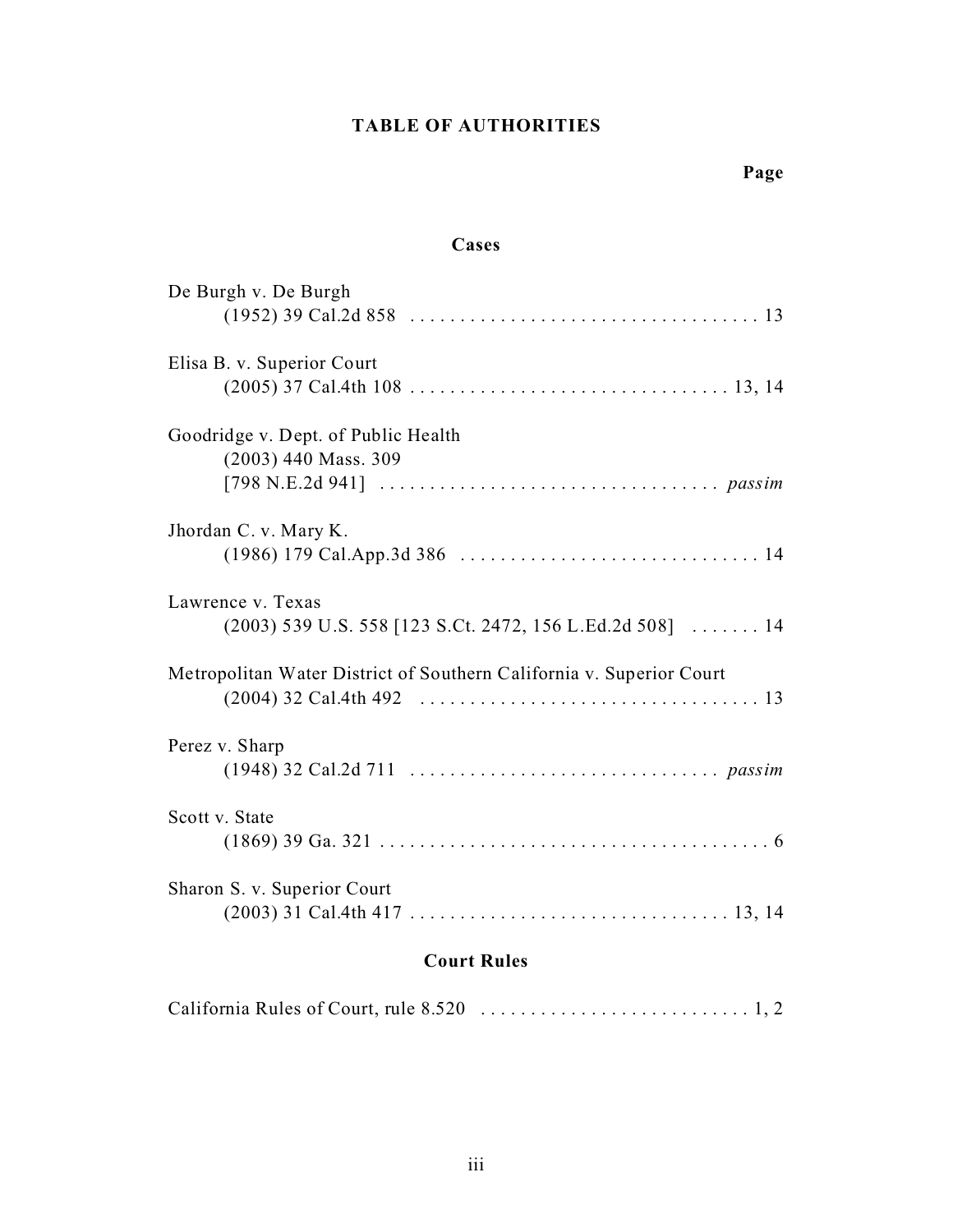### **Miscellaneous**

Field, Activism in Pursuit of the Public Interest: The Jurisprudence of Chief Justice Roger J. Traynor (Berkeley Pub. Policy Press for the Cal. Supreme Ct. Historical Society 2003) ..... 12, 13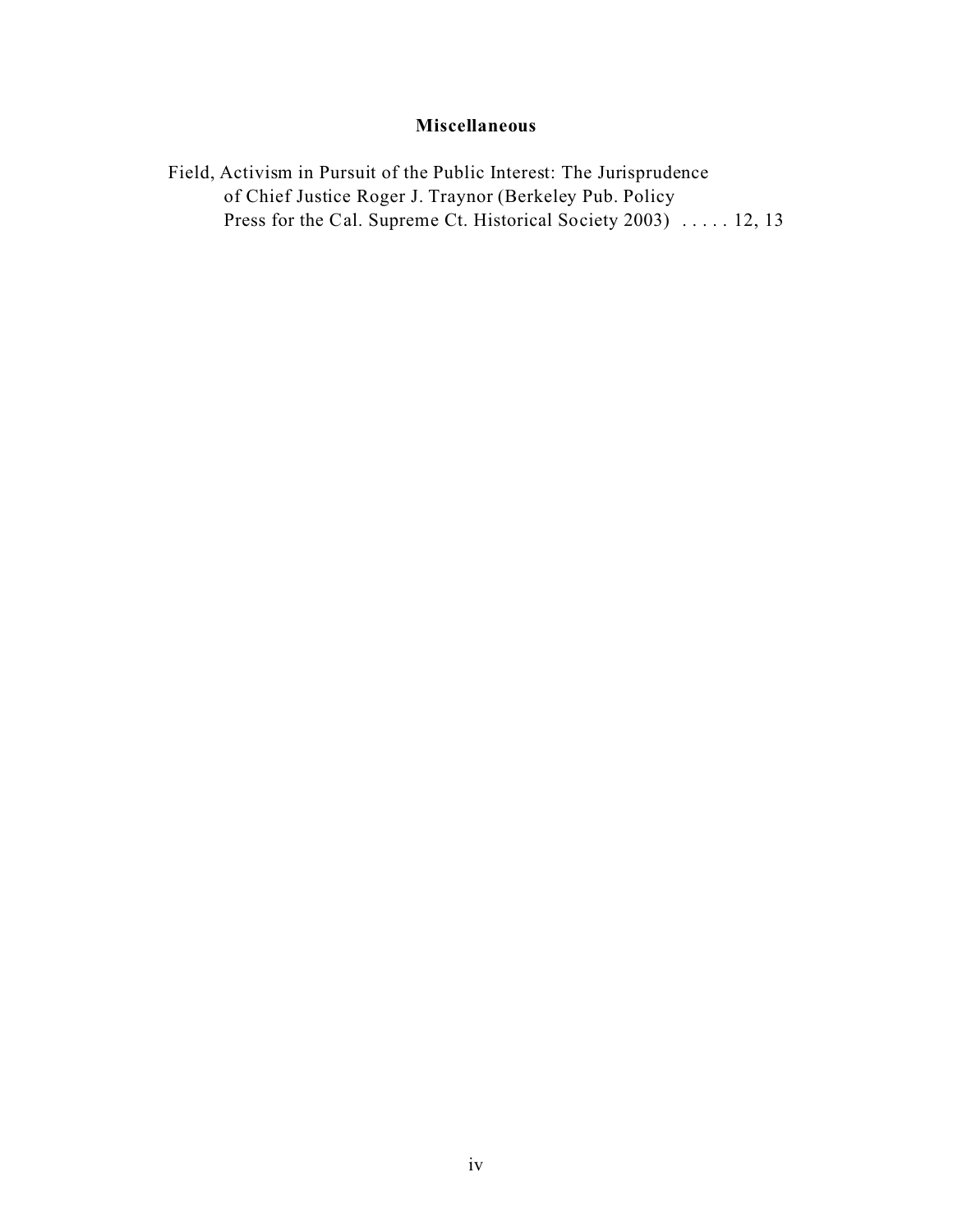# **S147999**

# **IN THE**

# **SUPREME COURT OF CALIFORNIA**

**IN RE MARRIAGE CASES**

## **APPLICATION TO FILE BRIEF OF AMICUS CURIAE CALIFORNIA NAACP**

### **INTRODUCTION**

Pursuant to California Rules of Court, rule 8.520, the California State Conference of the National Association for the Advancement of Colored People (the California NAACP) respectfully requests leave to file the attached brief of amicus curiae in support of the parties in these consolidated cases who are challenging California's prohibition of marriage by same-sex couples.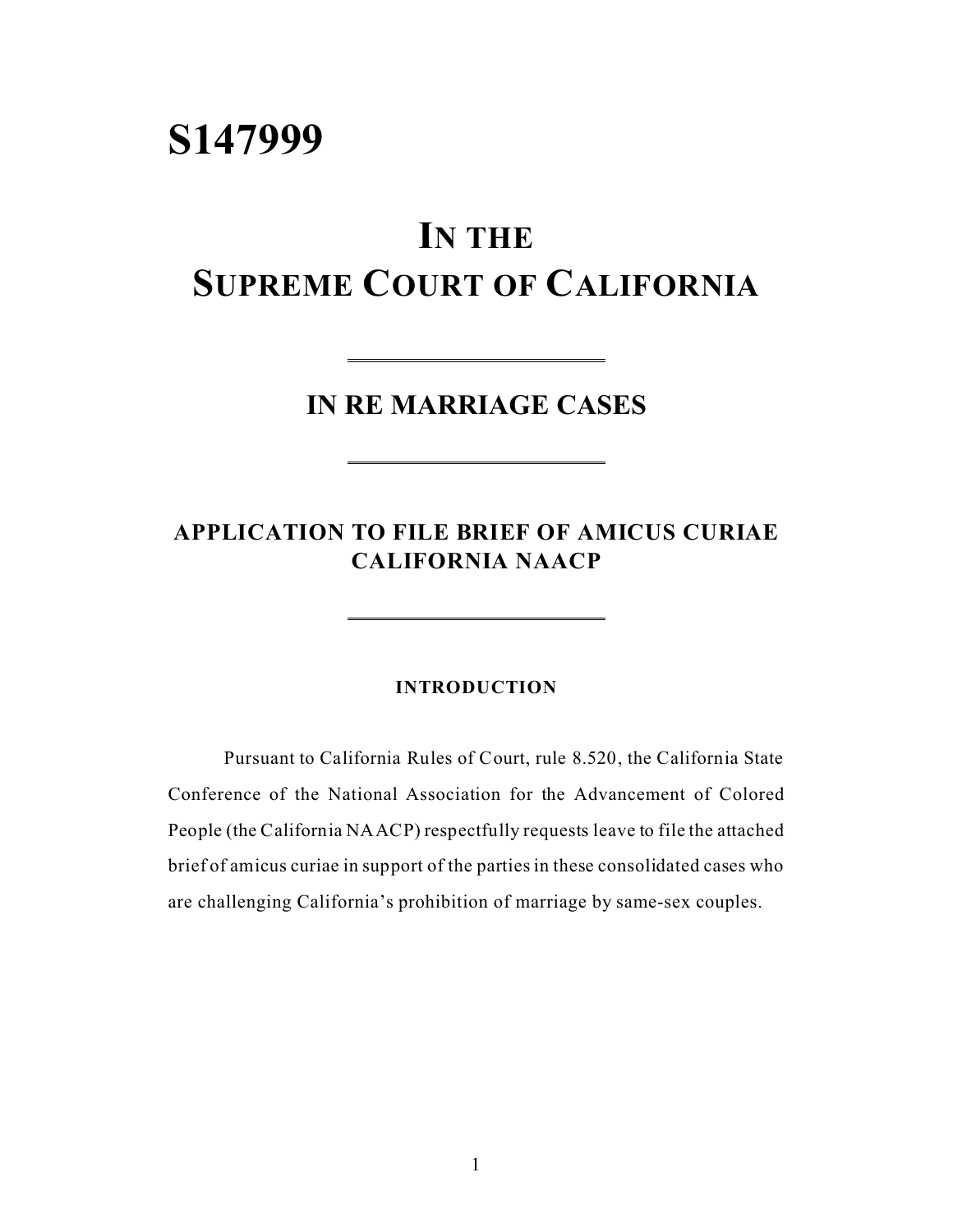# **THE APPLICANT'S INTEREST AND HOW THIS BRIEF WILL ASSIST THE COURT (Cal. Rules of Court, rule 8.520)**

The California NAACP is part of a national network of more than 2,000 NAACP affiliates covering all 50 states and the District of Columbia. Founded in 1909 by a group of black and white citizens committed to social justice, the NAACP is the nation's largest and strongest civil rights organization. Total national membership currently exceeds 500,000. The NAACP's principal objective is to ensure the political, educational, social and economic equality of minority citizens of the United States and eliminate race prejudice.

 This amicus curiae brief is submitted by the California NAACP, which has 72 branches and youth units across the state. The California NAACP believes that civil justice is a right for every citizen, regardless of race, color, national origin, disability, age, creed or sexual orientation.

The African-American struggle for civil rights will forever stand as one of the great civil rights movements in modern history. The California NAACP believes that as it continues the struggle for total equality in America, it must also fight for total equality for others, whether another race or another group, and that it must join the fight for equal protection for gay and lesbian couples to help them overcome the same irrational arguments that were once used to justify slavery, the "separate but equal" laws, and prohibitions against interracial marriage.

The California NAACP is familiar with the issues before this court and the scope of their presentation, and believes this brief will assist the court by providing a perspective that is beyond the scope of the parties' briefs  $-$  a juxtaposition of the debate over marriage by same-sex couples with the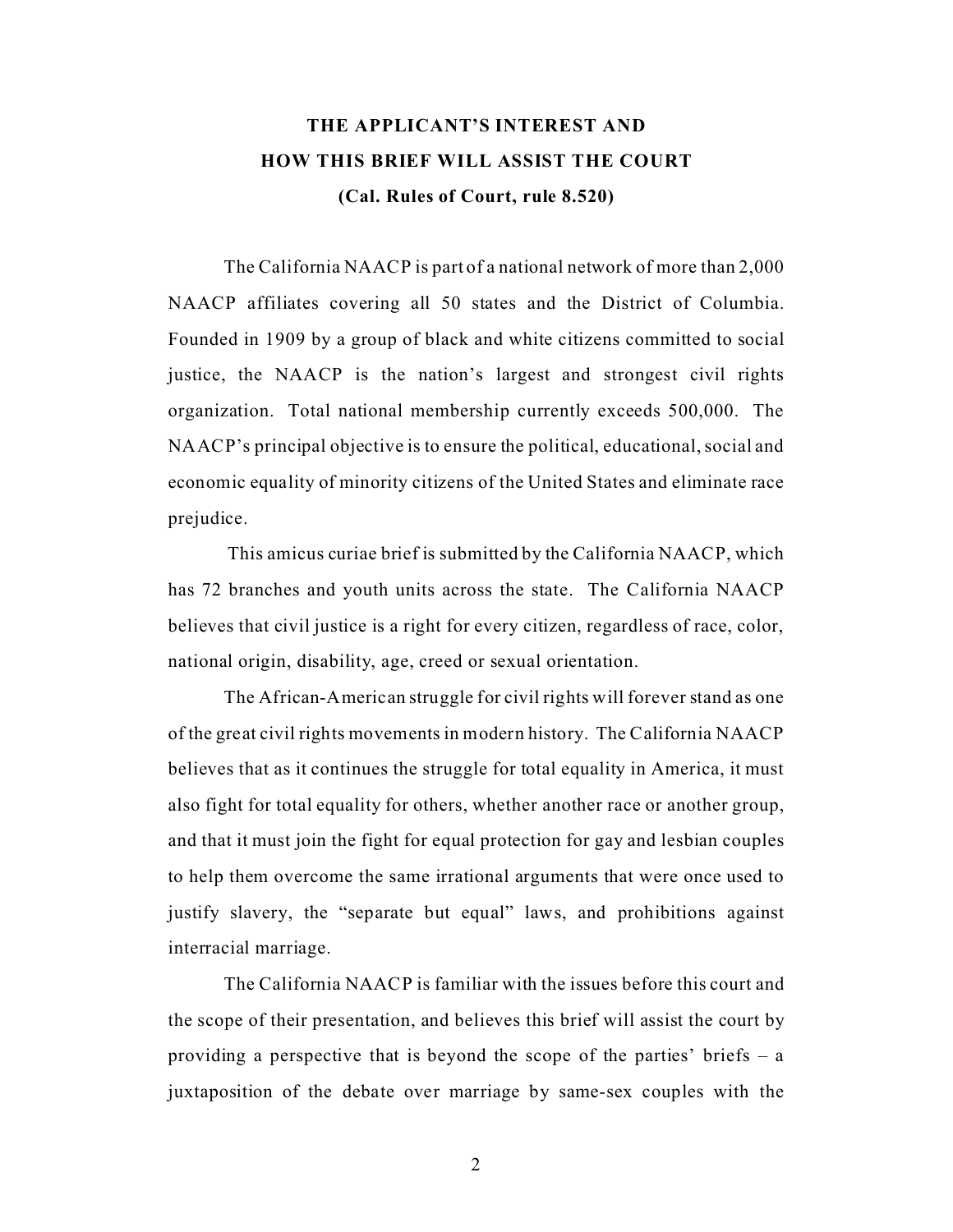California Supreme Court's decision on marriage by interracial couples in *Perez v. Sharp* (1948) 32 Cal.2d 711.

### **CONCLUSION**

For the foregoing reasons, the California NAACP respectfully requests that the court accept the accompanying brief for filing in this case.

Dated: September 24, 2007 Respectfully submitted,

By \_\_\_\_\_\_\_\_\_\_\_\_\_\_\_\_\_\_\_\_\_\_\_\_\_\_\_\_\_\_

Jon B. Eisenberg

**EISENBERG AND HANCOCK LLP** JON B. EISENBERG WILLIAM N. HANCOCK

Attorneys for Amicus Curiae **CALIFORNIA STATE CONFERENCE OF THE NATIONAL ASSOCIATION FOR THE ADVANCEMENT OF COLORED PEOPLE (CALIFORNIA NAACP)**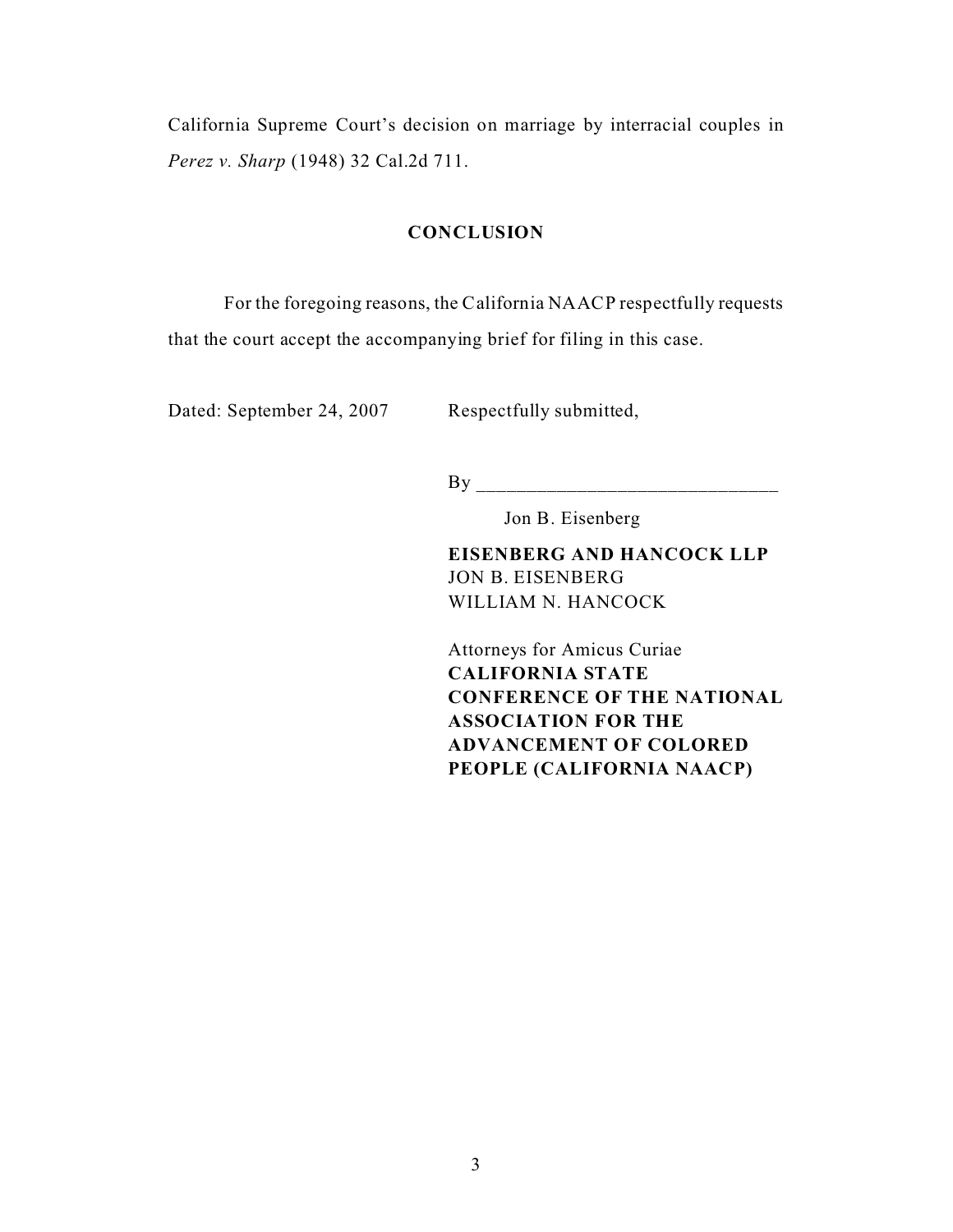# **S147999**

# **IN THE SUPREME COURT OF CALIFORNIA**

**IN RE MARRIAGE CASES**

## **BRIEF OF AMICUS CURIAE CALIFORNIA NAACP IN SUPPORT OF PARTIES CHALLENGING THE MARRIAGE EXCLUSION**

### **INTRODUCTION**

An eloquent voice in favor of marriage by same-sex couples can be found in California's legal history. It is the voice of Roger J. Traynor.

This brief shows – in the words of Justice Traynor and others – how the debate over marriage by same-sex couples is like the debate a half-century ago over marriage by interracial couples.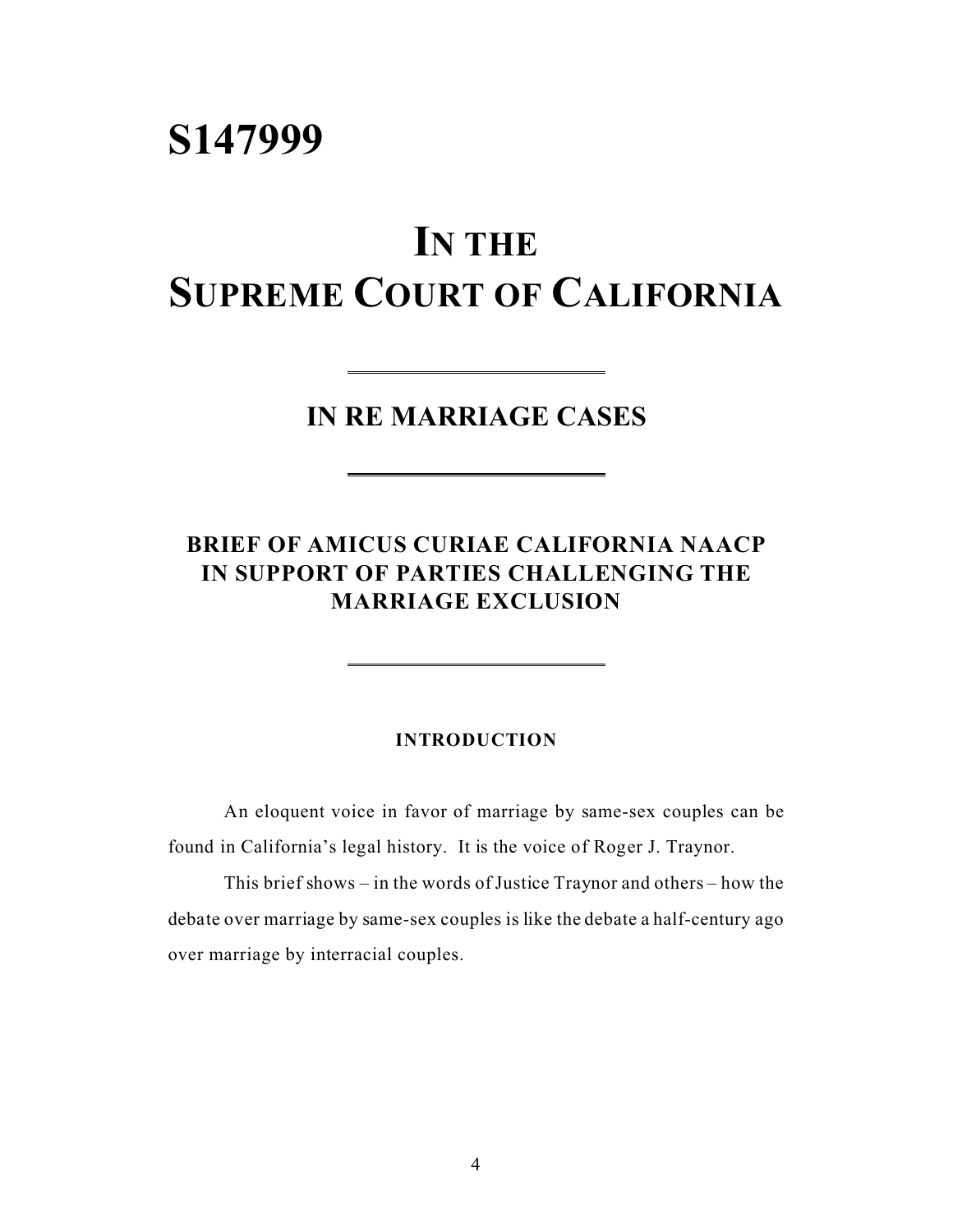#### **LEGAL DISCUSSION**

**I.**

**TODAY'S ARGUMENTS ON MARRIAGE BY SAME-SEX COUPLES REPRISE THE 1948 ARGUMENTS ON MARRIAGE BY INTERRACIAL COUPLES IN** *PEREZ V. SHARP***.**

### **A. Same-sex couples – pro.**

Here is a constitutional argument in favor of marriage by same-sex couples. It is quoted almost verbatim from portions of Justice Traynor's historic opinion in *Perez v. Sharp* (1948) 32 Cal.2d 711, which held that California legislation prohibiting marriage by interracial couples was unconstitutional as a violation of equal protection. The only changes in Justice Traynor's words are to replace "different races," "race," "ancestry" and the like with "same-sex," "gender," "sexual orientation" and the like.

**\* \* \***

If the prohibition of marriage by same-sex couples is discriminatory and irrational, it unconstitutionally restricts the liberty to marry.

Marriage is something more than a civil contract subject to regulation by the state; it is a fundamental right. There can be no prohibition of marriage except for an important social objective and by reasonable means. Legislation infringing such rights must be based upon more than prejudice and must be free from oppressive discrimination to comply with the constitutional requirements of due process and equal protection of the laws.

Since the right to marry is the right to join in marriage with the person of one's choice, a statute that prohibits an individual from marrying a person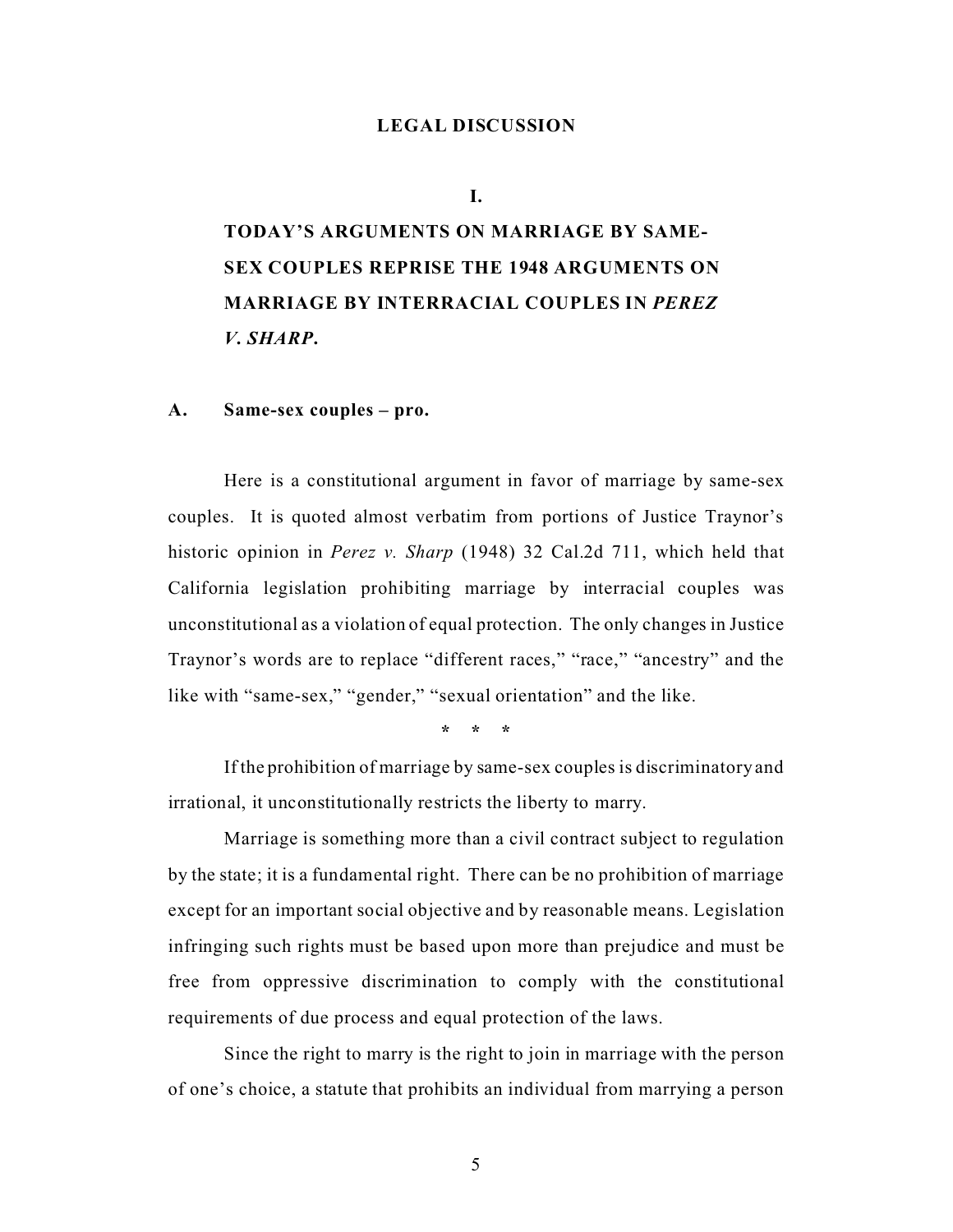of a gender the same as his own restricts the scope of his choice and thereby restricts his right to marry. It must therefore be determined whether the state can restrict that right on the basis of sexual orientation alone without violating equal protection.

Distinctions between citizens solely because of their sexual orientation are by their very nature odious to a free people whose institutions are founded upon the doctrine of equality. Since the essence of the right to marry is freedom to join in marriage with the person of one's choice, a genderrestriction statute for marriage necessarily impairs the right to marry.

Appellants' position is based upon grounds similar to those set forth in *Scott v. State* (1869) 39 Ga. 321, 324: "The amalgamation . . . is not only unnatural, but is always productive of deplorable offspring." Modern experts are agreed, however, that children raised by same-sex couples are not inferior. There is no scientific proof that one sexual orientation is superior to another.

There are now so many persons in the United States of open same-sex orientation that the tensions upon them are already diminishing and are bound to diminish even more in time. Certainly the fact alone that the discrimination has been sanctioned by the state for many years does not supply justification.<sup>1/</sup>

\* \* \*

This exercise in jurisprudential juxtaposition demonstrates that Justice Traynor's reasoning of a half-century ago in support of legalizing marriage by interracial couples applies just as forcefully in today's debate over marriage by same-sex couples.

 $1/$  For verbatim quotations from Justice Traynor's opinion, see Appendix  $A<sub>1</sub>$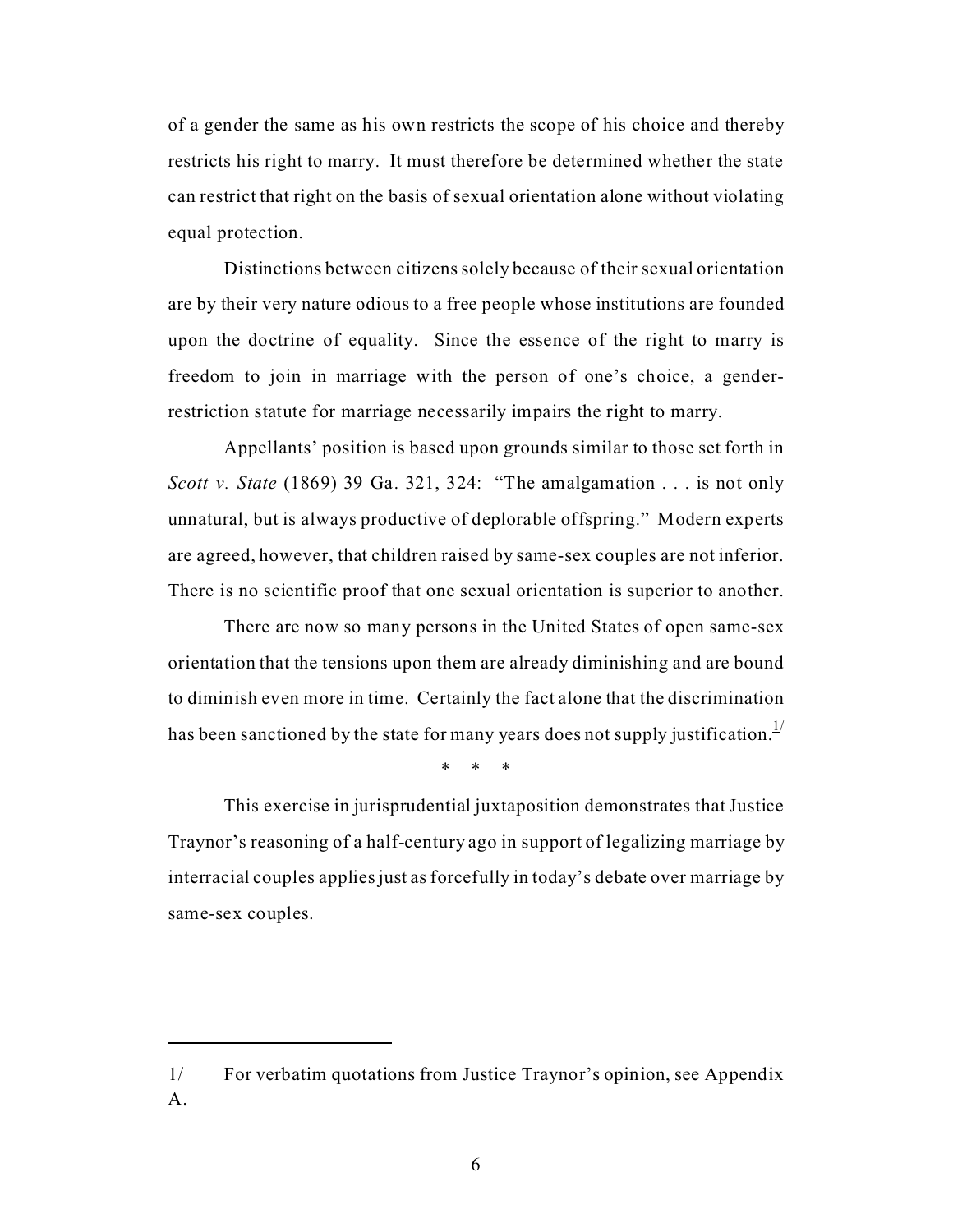### **B. Same-sex couples – con.**

Here, in contrast, is an argument against marriage by same-sex couples. This is the voice of Justice John W. Shenk, who dissented in *Perez v. Sharp*. This language is taken almost verbatim from Justice Shenk's dissent, substituting words like "same-sex" for words like "intermarriage."

\* \* \*

Such laws have been in effect in this country since before our national independence and in this state since our first legislative session. They have a valid legislative purpose even though they may not conform to the sociogenetic views of some people.

The determination of proper standards of behavior must be left to the Congress or to the state legislatures in order that the well being of society as a whole may be safeguarded or promoted. The institution of matrimony is the foundation of society, and the community at large has an interest in the maintenance of its integrity and purity.

If there is a rational basis for the law, if it is reasonable, there is no violation of the due process or equal protection clauses. Earnest conflict of opinion makes it especially a question for the Legislature and not for the courts. Courts are neither peculiarly qualified nor organized to determine the underlying questions of fact with reference to which the validity of the legislation must be determined. Ideas of public policy do not properly concern them. Text and authorities which constitute the factual basis for the legislative finding involved in the statute here in question indicate only that there is a difference of opinion as to the wisdom of the policy underlying the enactments.

Homosexuality is biologically undesirable and should be discouraged. There is not only some but a great deal of evidence to support the legislative

7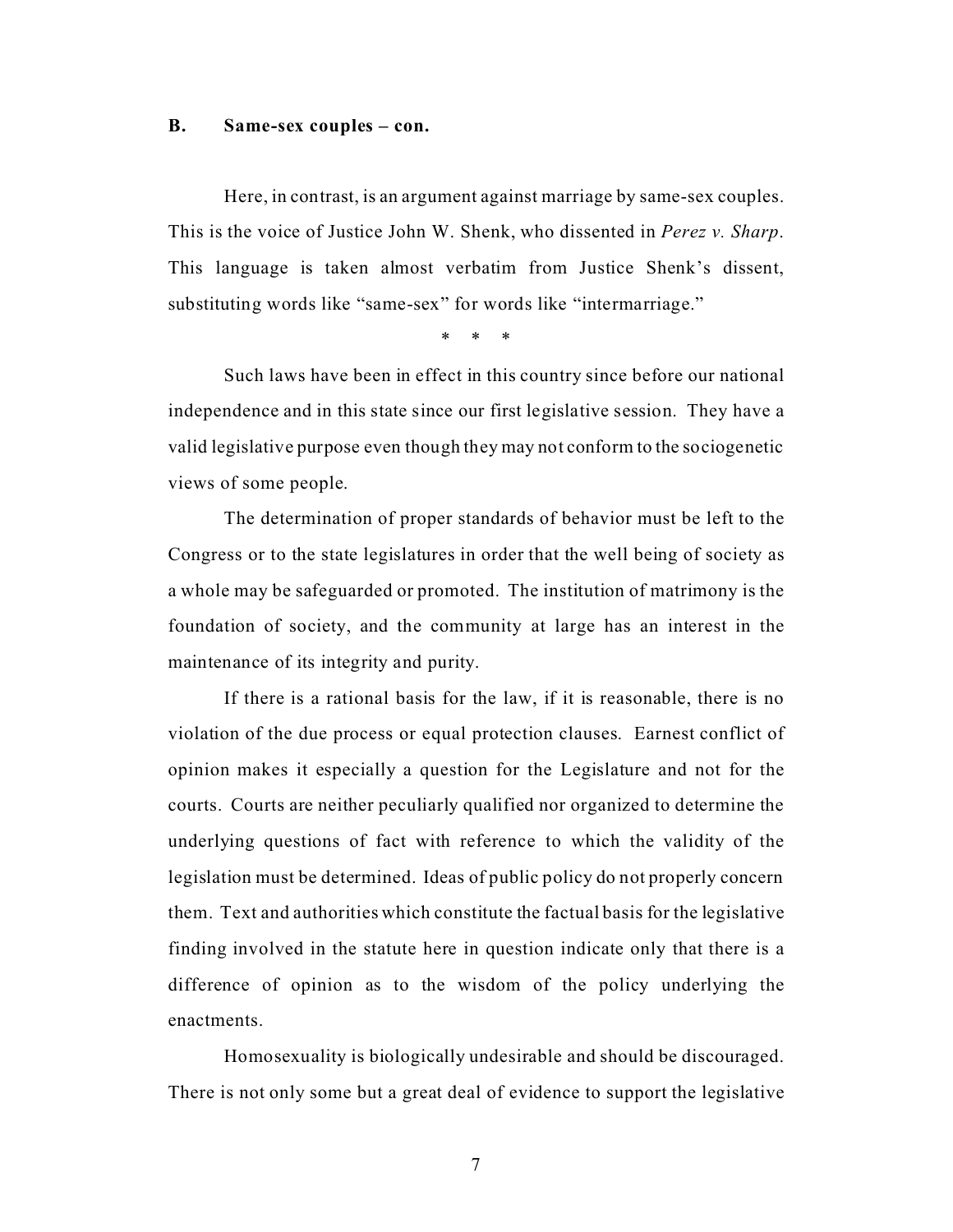determination that marriage by same-sex couples is incompatible with the general welfare and therefore a proper subject for regulation under the police power. 2/

\* \* \*

Justice Shenk's dissent is shocking in its overt racism: "[T]he crossing of the primary races leads gradually to retrogression and to eventual extinction of the resultant type unless it is fortified by reunion with the parent stock. . . . [T]he free mixing of all the races could in fact only lower the general level. . . [W]here two such races are in contact the inferior qualities are not bred out, but may be emphasized in the progeny, a principle widely expressed in modern eugenic literature." (*Perez v. Sharp*, *supra*, 32 Cal.2d at pp. 756-757 (dis. opn. of Shenk, J.).) No reasonable person in America today would endorse such views. Yet, two other justices signed onto this dissent. In 1948, those views were still in the mainstream. Justice Traynor and three colleagues had the courage and foresight to repudiate them.

Today's arguments against marriage by same-sex couples are Justice Shenk's arguments against marriage by interracial couples.

<sup>2/</sup> For verbatim quotations from Justice Shenk's dissenting opinion, see Appendix B.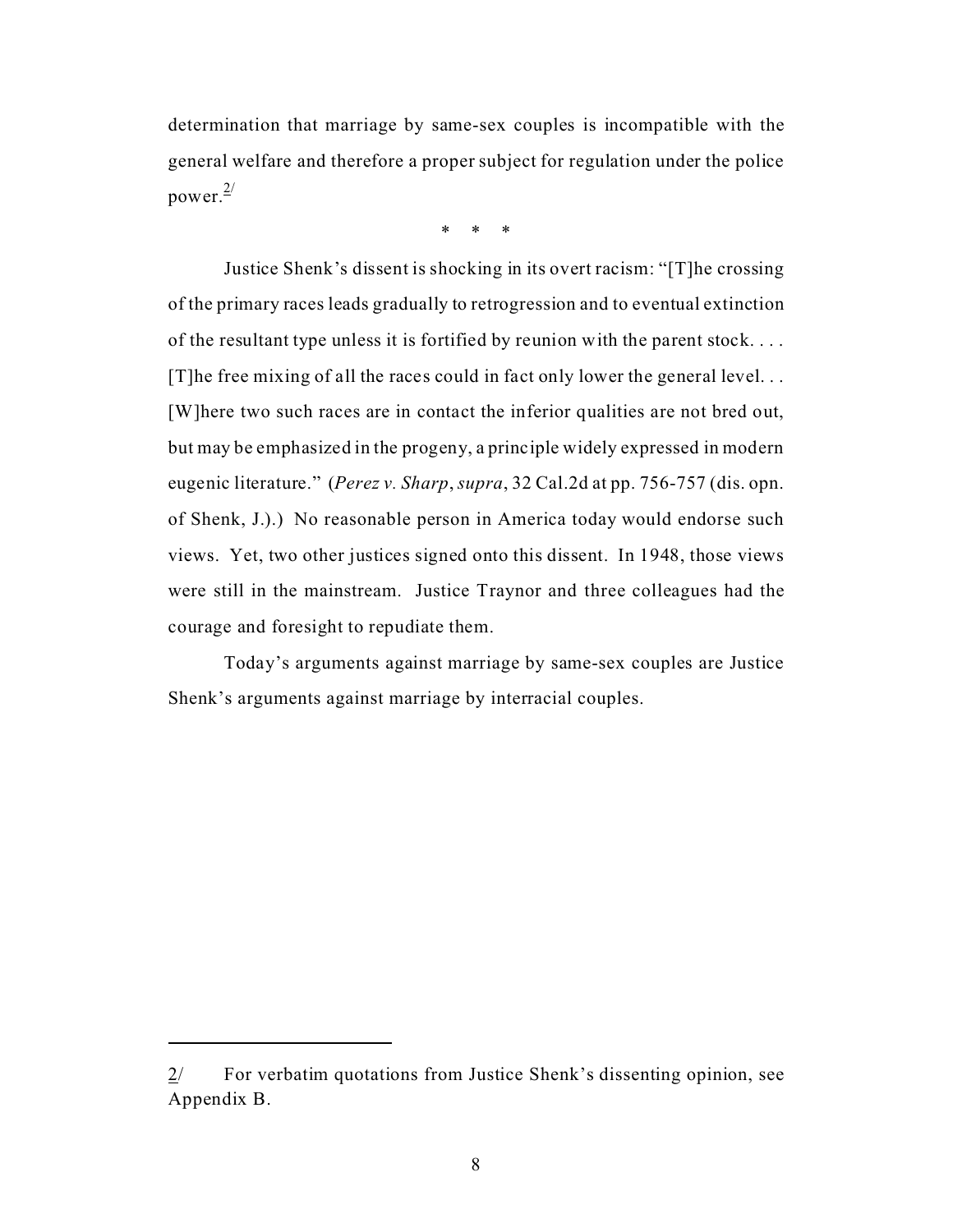### **C. Interracial couples – con.**

This exercise in jurisprudential juxtaposition works the other way, too. Here is an argument against legalizing marriage by interracial couples. These words are taken almost verbatim from a dissenting opinion in *Goodridge v. Dept. of Public Health* (2003) 440 Mass. 309 [798 N.E.2d 941], where the majority held that denial of marriage licenses to same-sex couples violates the equal protection and due process guarantees of the Massachusetts Constitution. The only changes are that words like "same-sex" are replaced with words like "interracial"

\* \* \*

Although it may be desirable for many reasons to extend to interracial couples the benefits and burdens of civil marriage, that decision must be made by the Legislature, not the court. Because a conceivable rational basis exists upon which the Legislature could conclude that the marriage statute furthers the legitimate State purpose of ensuring, promoting, and supporting an optimal social structure for the bearing and raising of children, it is a valid exercise of the State's police power.

Interracial relationships, although becoming more accepted, are certainly not so deeply rooted in this nation's history and tradition as to warrant enhanced constitutional protection. The law always lags behind the most advanced thinking in every area, and must await some common ground, some consensus. The law with respect to interracial marriages must be left to develop through legislative processes, subject to the constraints of rationality, lest the court be viewed as using the liberty and due process clauses as vehicles merely to enforce its own views regarding better social policies.

A family defined by same-race marriage continues to be the most prevalent social structure into which the vast majority of children are born,

9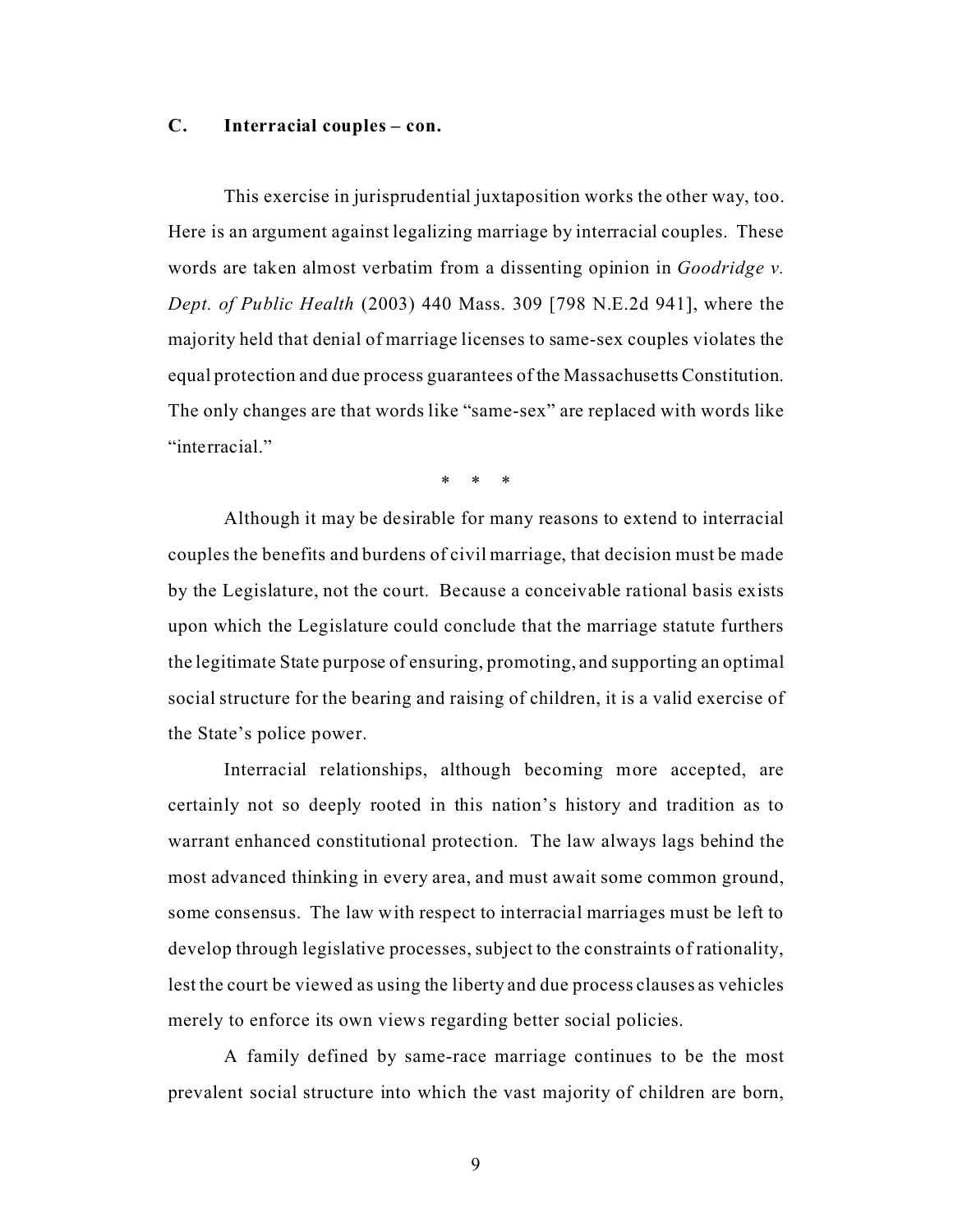nurtured, and prepared for productive participation in civil society. We must assume that the Legislature might consider and credit scholarly commentary contending that children and families develop best when mothers and fathers are of the same race.

The Legislature could rationally conclude that the raising of children by interracial couples presents an alternative structure for child rearing that has not yet been proved beyond reasonable scientific dispute to be as optimal as the racially-based marriage norm. The Legislature could conceivably conclude that declining to recognize interracial marriages remains prudent until empirical questions about its impact on the upbringing of children are resolved. The Legislature could conclude that redefining the institution of marriage to permit interracial couples to marry would impair the State's interest in promoting and supporting same-race marriage as the social institution that it has determined best normalizes, stabilizes, and links the acts of procreation and child rearing.

So long as the question is at all debatable, it must be the Legislature that decides. $\frac{3}{2}$ 

\* \* \*

Déjà vu? It's Justice Shenk redux. Such views on marriage by samesex couples are acceptable to some people now, but a half-century from now they will likely be just as shocking as Justice's Shenk's racist ideology.

<sup>3/</sup> For verbatim quotations from the dissenting opinion in *Goodridge*, see Appendix C.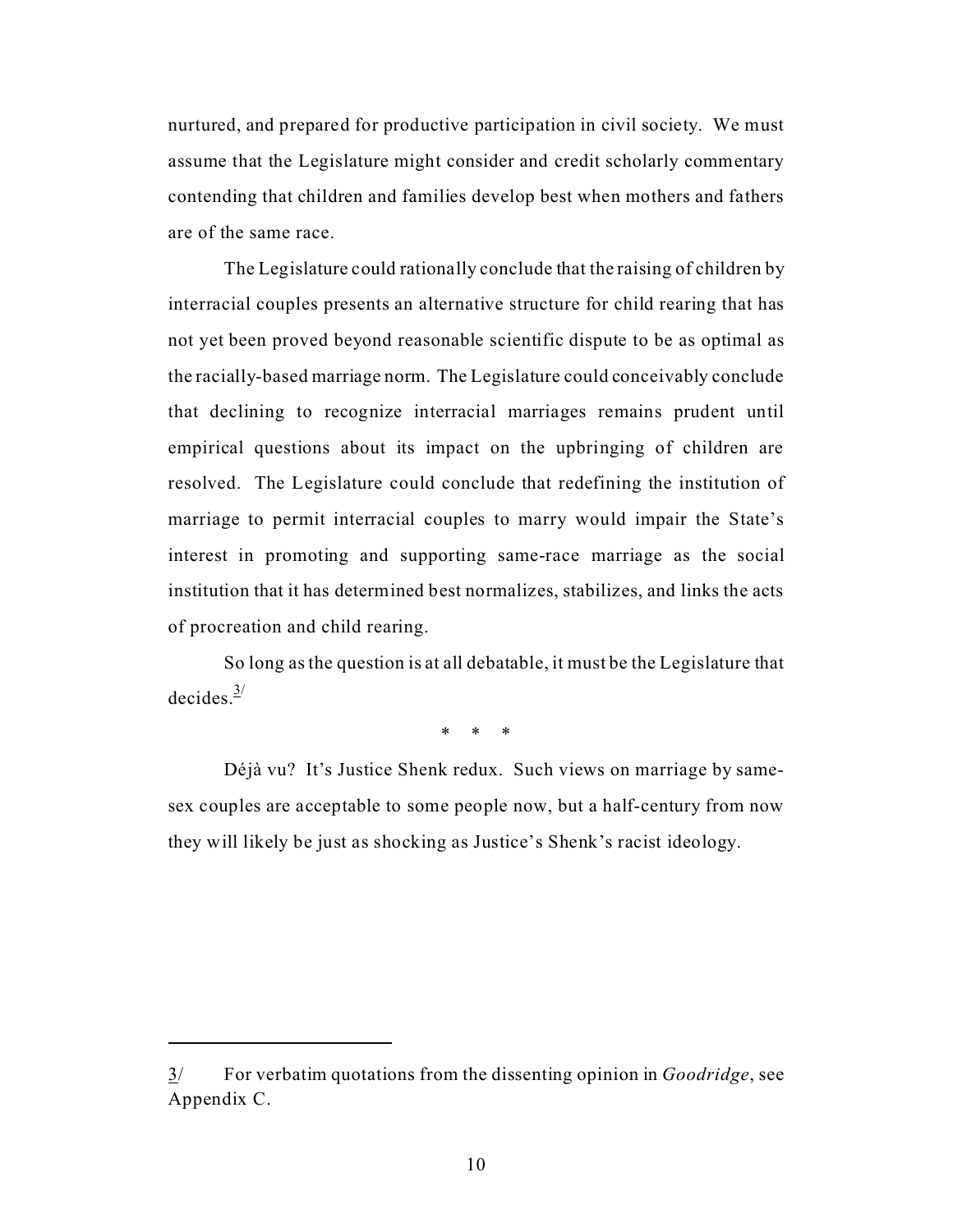### **D. Interracial couples – pro.**

Here, finally, is a constitutional argument in favor of legalizing marriage by interracial couples. This is the voice of the majority in *Goodridge*, with words like "same-sex" replaced with words like "interracial."

\* \* \*

We have recognized the long-standing statutory understanding, derived from the common law, that "marriage" means the lawful union of persons of the same race. But that history cannot and does not foreclose the constitutional question.

Civil marriage anchors an ordered society by encouraging stable relationships over transient ones. Civil marriage has long been termed a "civil right." Whether and whom to marry, how to express sexual intimacy, and whether and how to establish a family – these are among the most basic of every individual's liberty and due process rights.

Under both the equality and liberty guarantees, regulatory authority must, at very least, serve a legitimate purpose in a rational way. Protecting the welfare of children is a paramount State policy. Restricting marriage to samerace couples, however, cannot plausibly further this policy. The demographic changes of the past century make it difficult to speak of an average American family. The composition of families varies greatly from household to household.

Excluding interracial couples from civil marriage prevents children of interracial couples from enjoying the immeasurable advantages that flow from the assurance of a stable family structure in which children will be reared, educated, and socialized. It cannot be rational under our laws, and indeed it is not permitted, to penalize children by depriving them of State benefits because the State disapproves of their parents' interracial relationship.

11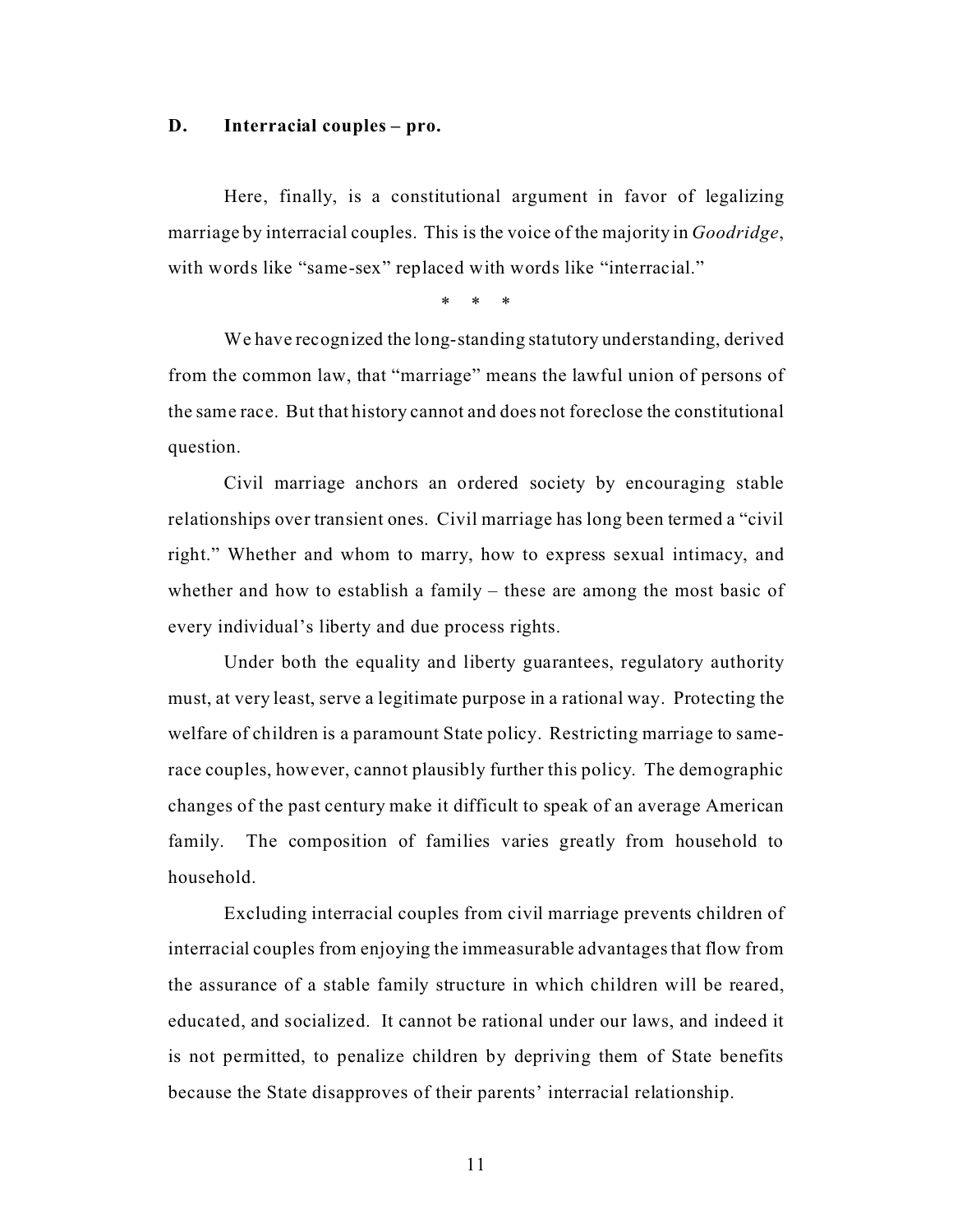To label the court's role as usurping that of the Legislature is to misunderstand the nature and purpose of judicial review. We owe great deference to the Legislature to decide social and policy issues, but it is the traditional and settled role of courts to decide constitutional issues. $4/2$ 

\* \* \*

Looking backwards, the *Goodridge* majority opinion sounds like Justice Traynor in *Perez v. Sharp*. Again, the juxtaposition is striking. *Goodridge* is *Perez*.

The voices of Justices Traynor and Shenk resonate today, in a new context. This court should listen to Justice Traynor.

# **II. JUSTICE TRAYNOR'S FOCUS ON THE PUBLIC INTEREST IN MATTERS OF MARRIAGE AND FAMILY FAVORS MARRIAGE BY SAME-SEX COUPLES.**

Justice Traynor's "enduring achievement has been the widespread influence of his articulation of the public interest." (Field, Activism in Pursuit of the Public Interest: The Jurisprudence of Chief Justice Roger J. Traynor (Berkeley Pub. Policy Press for the Cal. Supreme Ct. Historical Society 2003) p. 132 (hereafter Field).) He believed the law's articulation of the public interest calls for adaptation to changing times.

"Traynor understood the law to operate within a societal context." (Field, *supra*, at p. 8.) "Traynor feared that if judges did not take into account

<sup>4/</sup> For verbatim quotations from the *Goodridge* majority opinion, see Appendix D.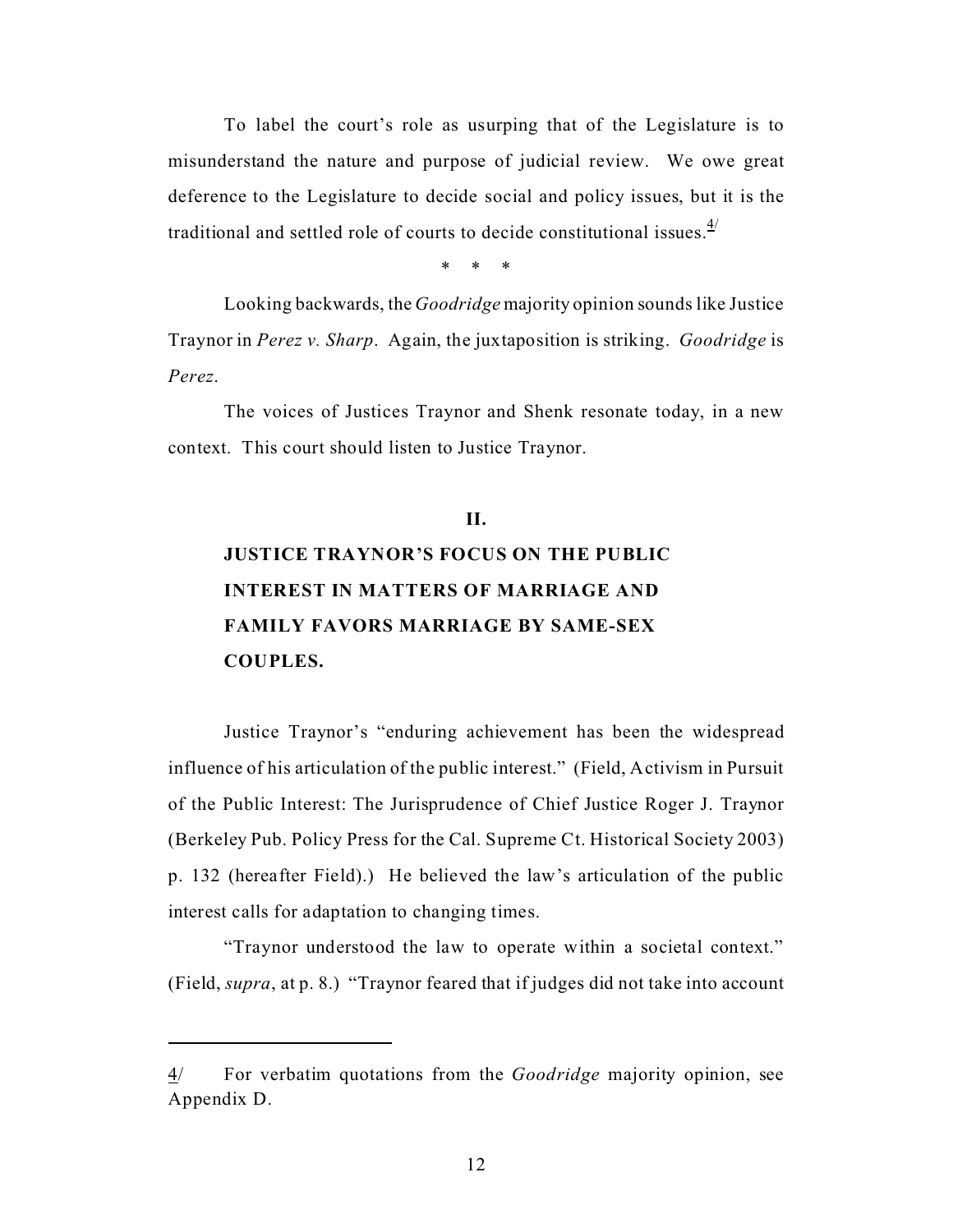the dramatic changes occurring in society the common law would atrophy and perhaps become a complete anachronism." (*Id.* at p. 9.) "The stability of the law depended not on its permanence, but on its flexibility." (*Id.* at p. 16.) Thus, "Traynor built on the great Anglo-American judicial tradition of adaptation rather than perpetuating a mindless faithfulness to rules that no longer were responsive to the realities of modern California society." (Field, *supra*, at p. x [Foreword by Harry N. Scheiber]; see also *Metropolitan Water District of Southern California v. Superior Court* (2004) 32 Cal.4th 492, 512 (conc. & dis. opn. of Brown, J.) ["the essence of the common law [is] the evolution of court-crafted jurisprudence to address new circumstances and legal questions"].)

In matters of marriage and family, Justice Traynor said: "The family is the basic unit of our society, the center of the personal affections that ennoble and enrich human life. It channels biological drives that might otherwise become socially destructive; it ensures the care and education of children in a stable environment; it establishes continuity from one generation to another; it nurtures and develops the individual initiative that distinguishes a free people. Since the family is the core of our society, the law seeks to foster and preserve marriage." (*De Burgh v. De Burgh* (1952) 39 Cal.2d 858, 863-864.)

Justice Traynor would have searched, within this articulation, for a public interest in legalizing marriage by same-sex couples. And he would have found it in his own vision of a solid family environment. In the same-sex context, as in the interracial context, marriage serves each of Justice Traynor's articulated goals by fostering stability in intimate relationships and childrearing. Those goals underlie recent decisions by the California Supreme Court endorsing second-parent adoption (*Sharon S. v. Superior Court* (2003) 31 Cal.4th 417) and affording parental rights and obligations to same-sex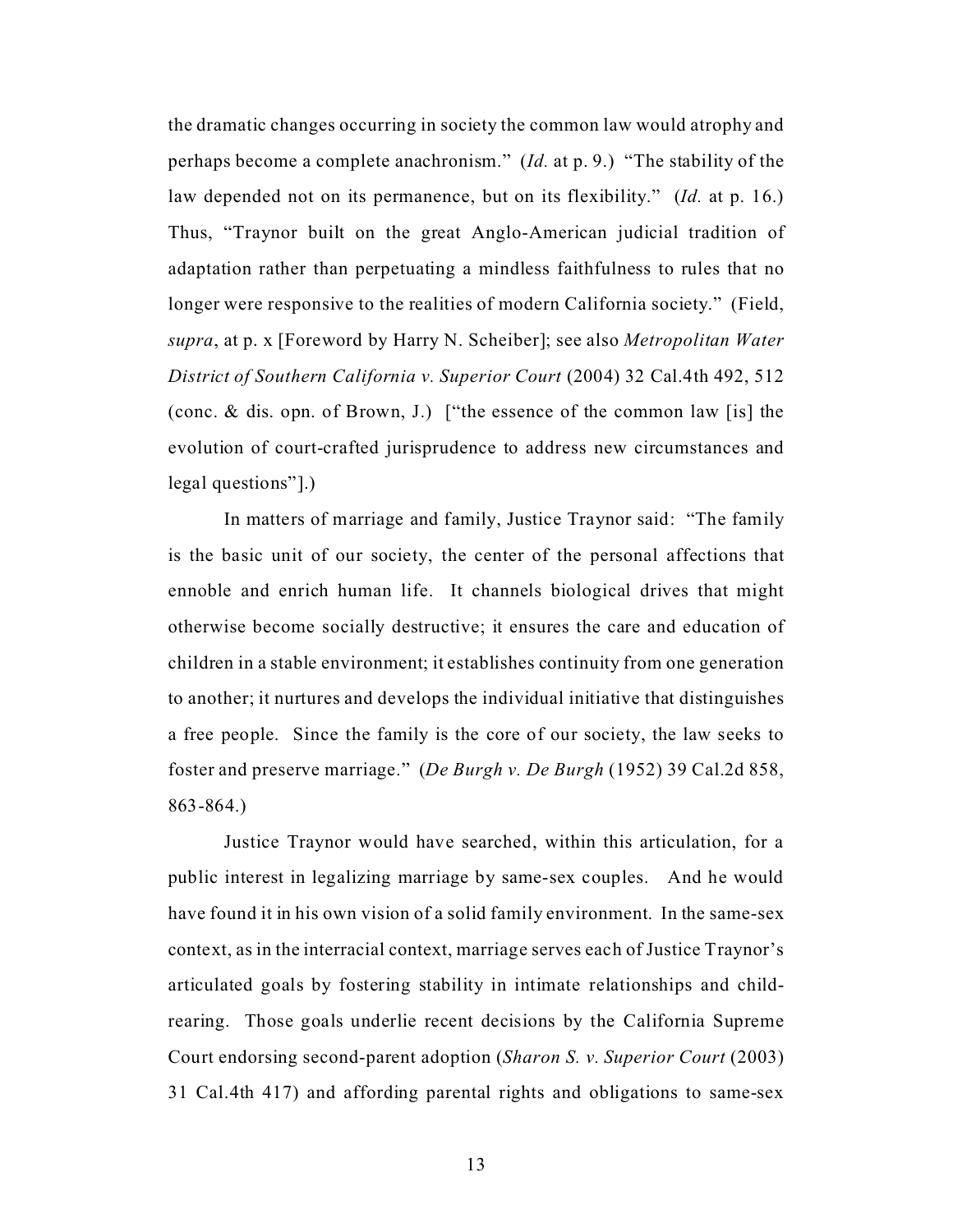couples (*Elisa B. v. Superior Court* (2005) 37 Cal.4th 108), and they likewise provide a solid public-interest foundation for marriage by same-sex couples. Like second-parent adoption, marriage by same-sex couples "encourages and strengthens family bonds." (*Sharon S., supra,* 31 Cal.4th at p. 439.) Like affording parental rights and obligations to same-sex couples, marriage by same-sex couples gives the children of such families "a source of both emotional and financial support." (*Elisa B., supra,* 37 Cal.4th at p. 123.)

In California today, there have been dramatic changes in concepts of intimacy and child-rearing. Stable same-sex relationships have become as common as interracial relationships had become in Justice Traynor's time. (See *Perez v. Sharp, supra,* 37 Cal.2d at p. 727 ["There are now so many persons in the United States of mixed ancestry, that the tensions upon them are already diminishing and are bound to diminish even more over time"].) Second-parent adoption "has become routine in California." (*Sharon S. v. Superior Court, supra,* 31 Cal.4th at p. 440, internal quotation marks omitted.) So has artificial insemination for same-sex couples. (See *Jhordan C. v. Mary K.* (1986) 179 Cal.App.3d 386.)

The idea of family has changed. The essence of Justice Traynor's public-interest jurisprudence is that the law must adapt to such change – an idea well-known to the drafters of the United States Constitution. "They knew times can blind us to certain truths and later generations can see that laws once thought necessary and proper in fact serve only to oppress. As the Constitution endures, persons in every generation can invoke its principles in their own search for greater freedom." (*Lawrence v. Texas* (2003) 539 U.S. 558, 579 [123 S.Ct. 2472, 2484, 156 L.Ed.2d 508, 526].)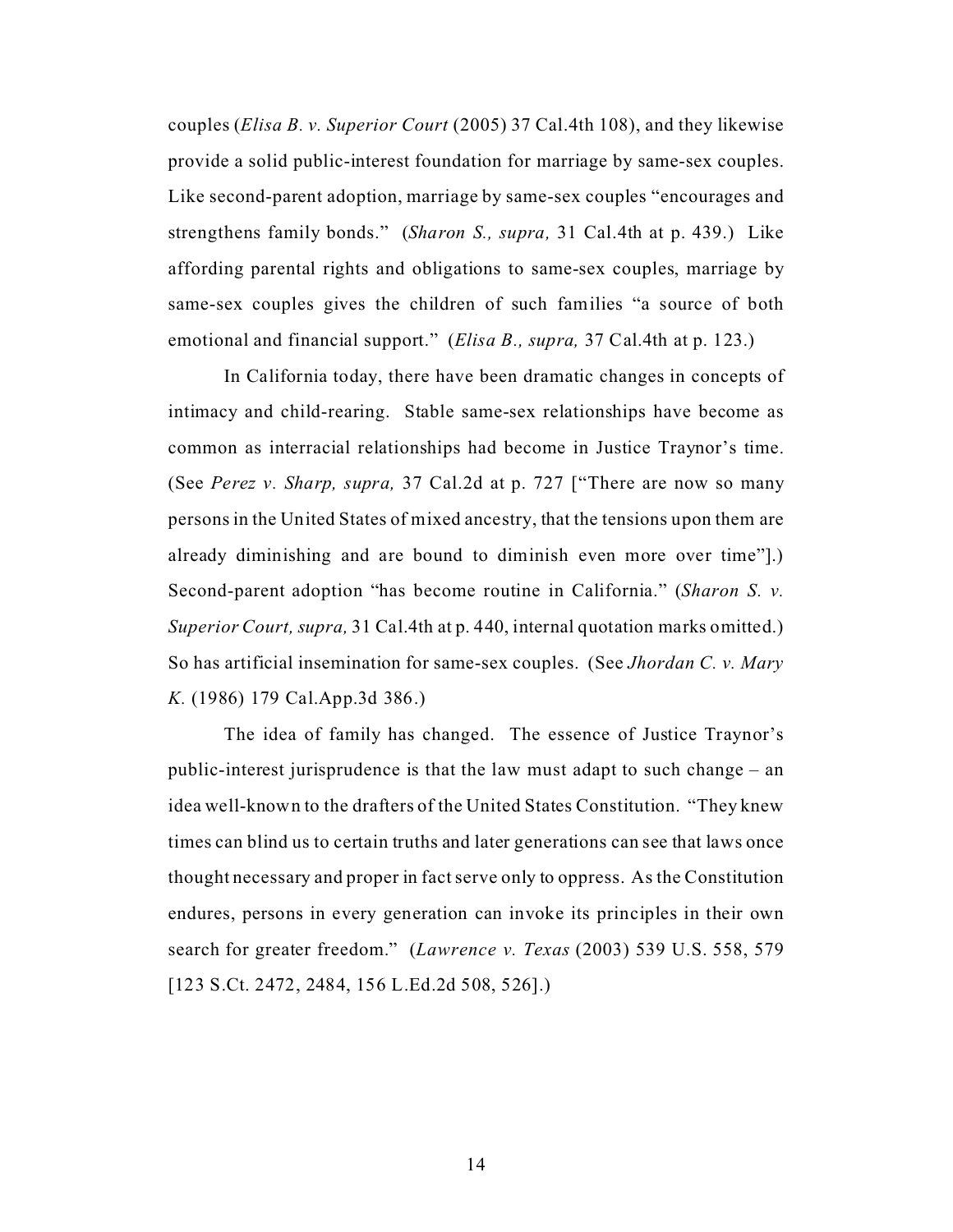### **CONCLUSION**

Pragmatic jurisprudence is not intended to be timeless, but it can be. Justice Traynor's opinion in *Perez v. Sharp* is one of those timeless gems. It answers the issue before this court today as nobly as it answered a similar issue of its time.

Dated: September 24, 2007 Respectfully submitted,

By

Jon B. Eisenberg

### **EISENBERG AND HANCOCK LLP** JON B. EISENBERG WILLIAM N. HANCOCK

\_\_\_\_\_\_\_\_\_\_\_\_\_\_\_\_\_\_\_\_\_\_\_\_\_\_\_\_\_\_\_

Attorneys for Amicus Curiae **CALIFORNIA STATE CONFERENCE OF THE NATIONAL ASSOCIATION FOR THE ADVANCEMENT OF COLORED PEOPLE (CALIFORNIA NAACP)**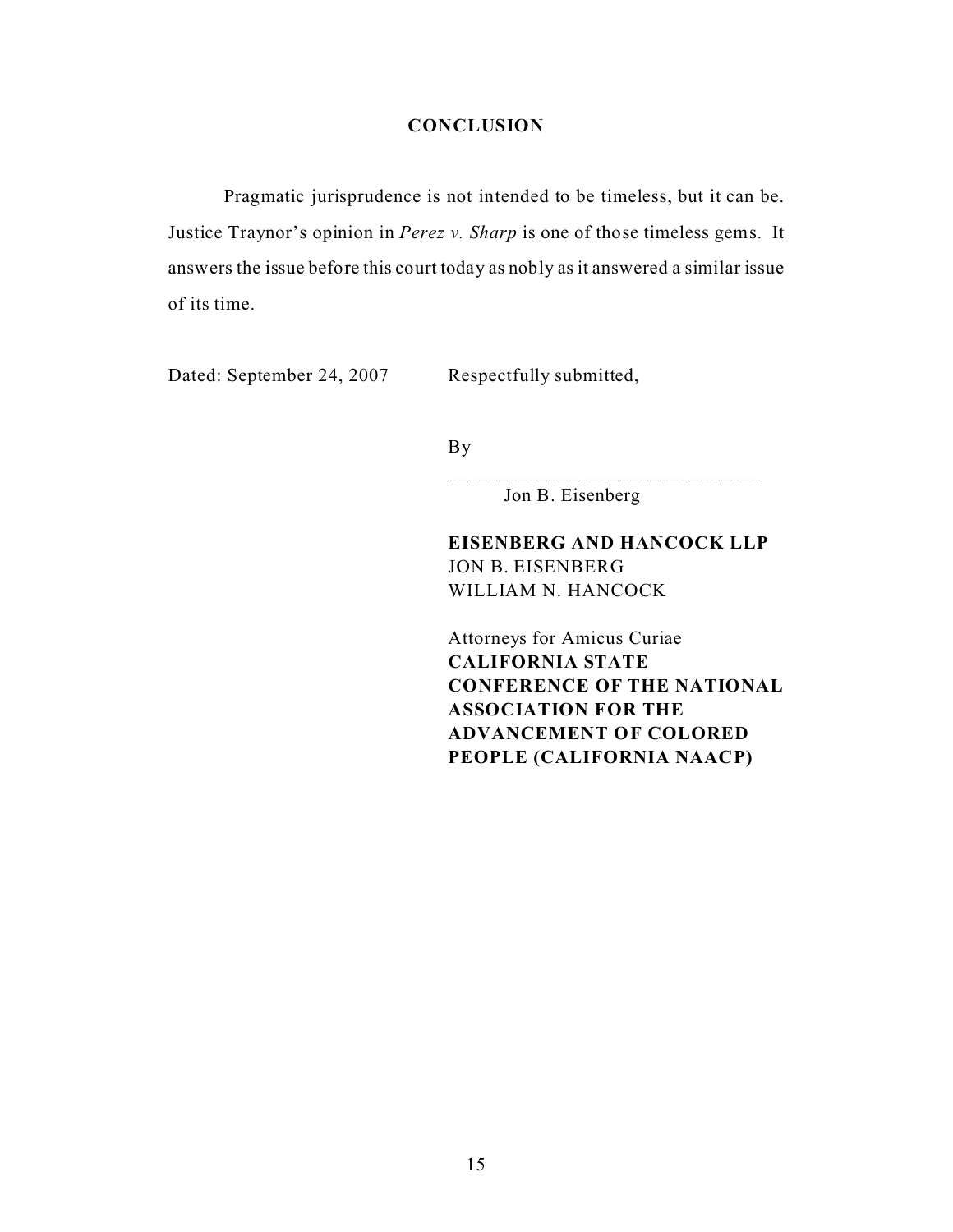#### **APPENDIX A**

The following are quotations from Justice Traynor's opinion in *Perez v. Sharp* (1948) 32 Cal.2d 711, with italicizing and bracketing indicating language substitutions in the text of this brief.

- "If *the law* [*the prohibition of marriage by same-sex couples*] . . . is discriminatory and irrational, it unconstitutionally restricts . . . the liberty to marry . . . ." (*Id.* at pp. 713-714.)
- "Marriage is . . . something more than a civil contract subject to regulation by the state; it is a fundamental right . . . . There can be no prohibition of marriage except for an important social objective and by reasonable means." (*Id.* at p. 714.)
- "Legislation infringing such rights must be based upon more than prejudice and must be free from oppressive discrimination to comply with the constitutional requirements of due process and equal protection of the laws." (*Id.* at p. 715.)
- "Since the right to marry is the right to join in marriage with the person of one's choice, a statute that prohibits an individual from marrying a *member of a race other than* [*person of a gender the same as*] his own restricts the scope of his choice and thereby restricts his right to marry. It must therefore be determined whether the state can restrict that right on the basis of *race* [*sexual orientation*] alone without violating . . . equal protection . . . ." (*Ibid.*)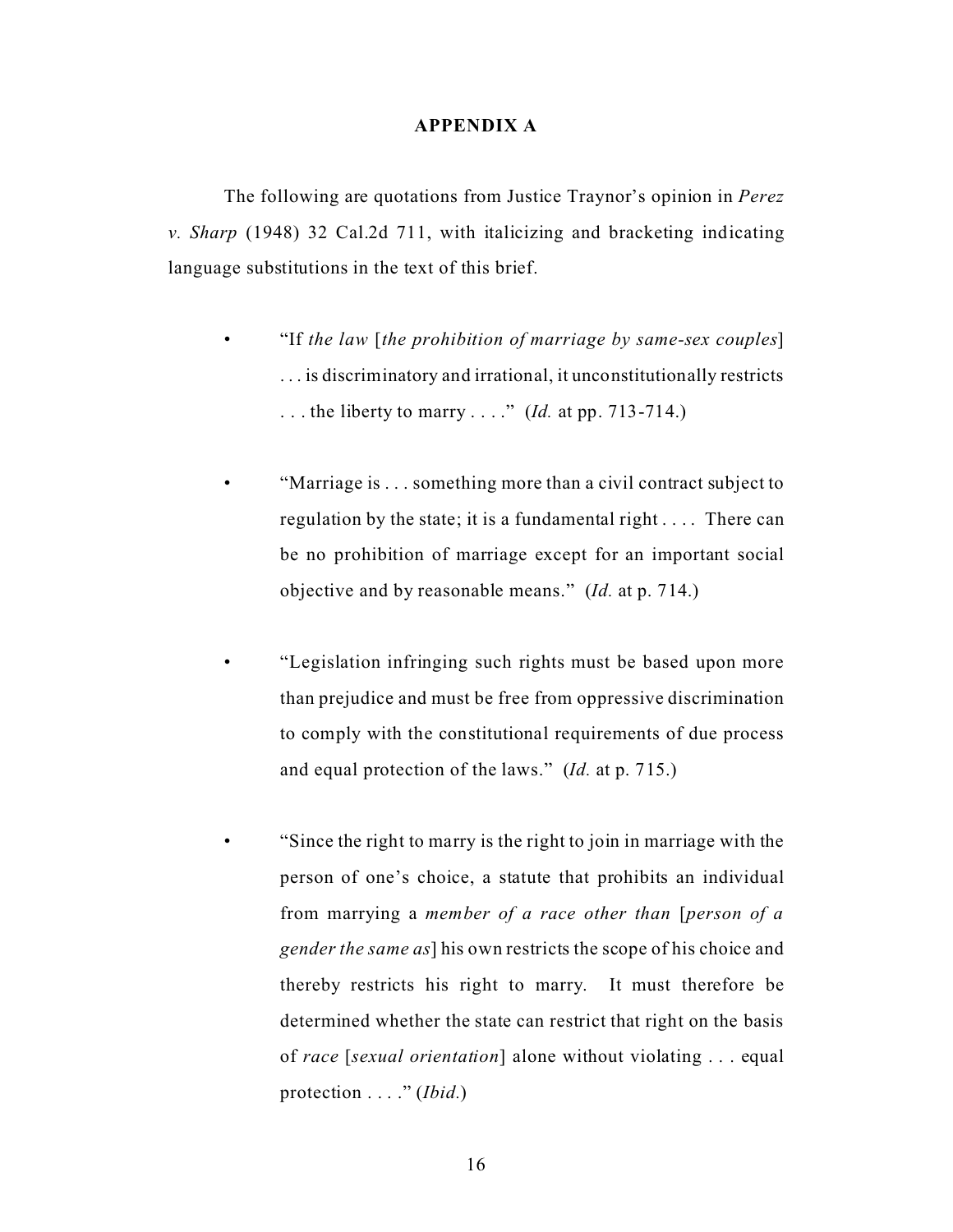- "Distinctions between citizens solely because of their *ancestry* [*sexual orientation*] are by their very nature odious to a free people whose institutions are founded upon the doctrine of equality." *(Ibid.*, internal quotation marks omitted.)
- "Since the essence of the right to marry is freedom to join in marriage with the person of one's choice, a *segregation* [*genderrestriction*] statute for marriage necessarily impairs the right to marry." (*Id.* at p. 717.)
- "*Respondent's* [*Appellants'*] position is based upon . . . grounds similar to those set forth in . . . *Scott v. State*, (1869), 39 Ga. 321, 324: 'The amalgamation . . . is not only unnatural, but is always productive of deplorable . . . offspring . . . .'" (*Perez v. Sharp, supra,* 323 Cal.2d at p. 720.)
- "Modern experts are agreed [*, however,*] that *the progeny of marriages between persons of different races* [*children raised by same-sex couples*] are not inferior . . . ." (*Ibid.*)
- "There is no scientific proof that one *race* [*sexual orientation*] is superior to another  $\dots$  ." (*Id.* at p. 723.)
- "There are now so many persons in the United States of *mixed ancestry* [*open same-sex orientation*] that the tensions upon them are already diminishing and are bound to diminish even more in time." (*Id.* at p. 727.)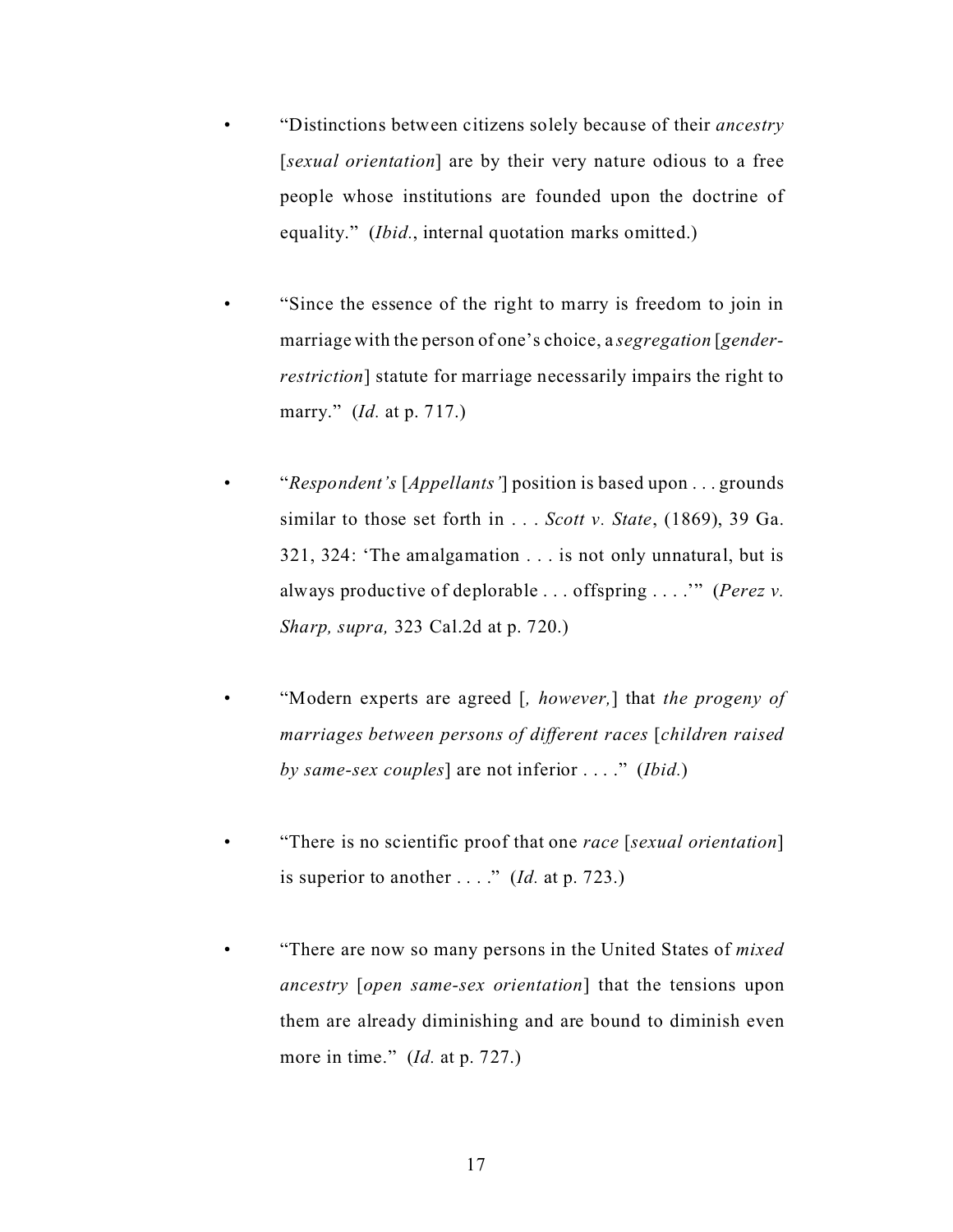• "Certainly the fact alone that the discrimination has been sanctioned by the state for many years does not supply . . . justification." (*Ibid.*)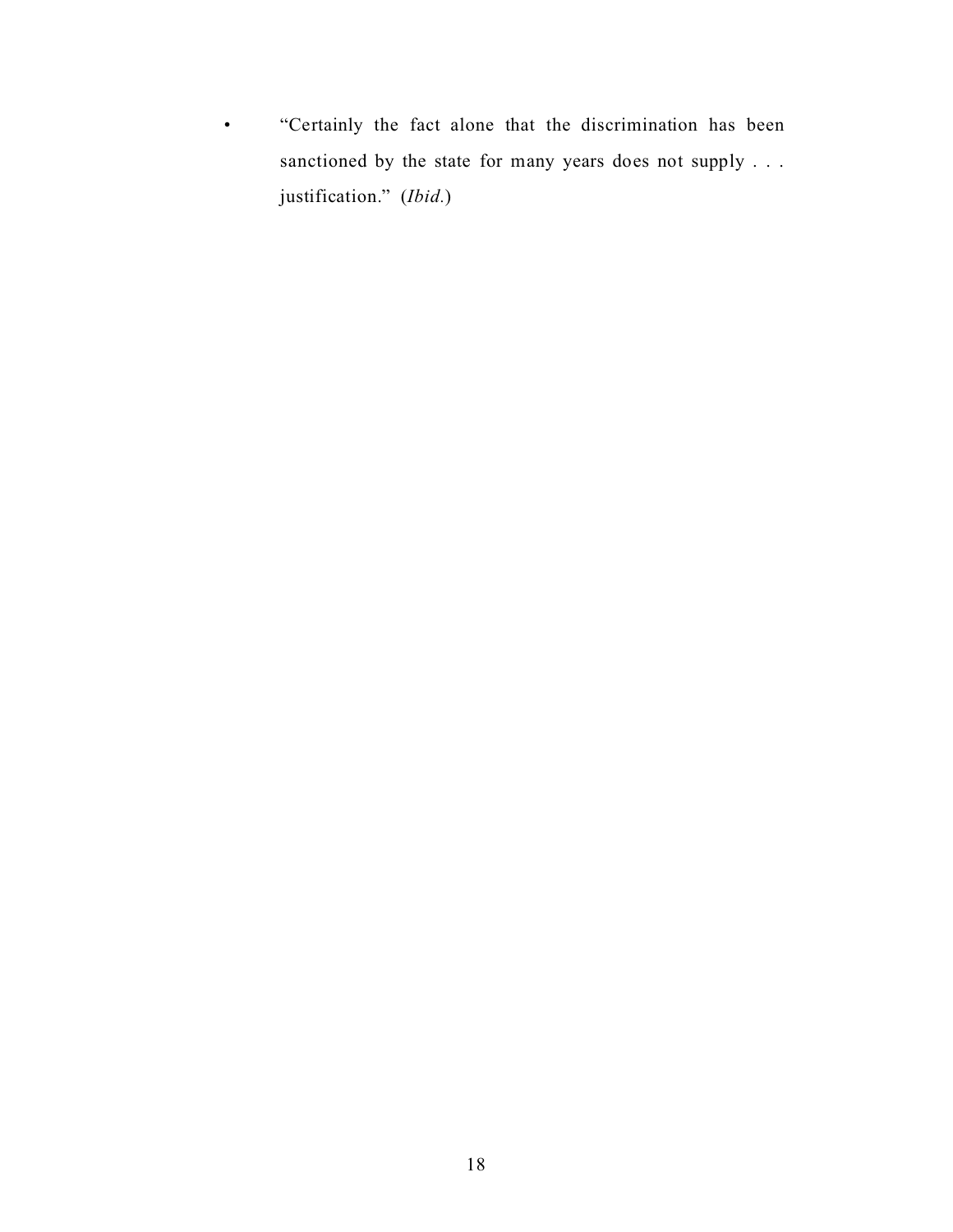### **APPENDIX B**

The following are quotations from Justice Shenk's dissenting opinion in *Perez v. Sharp* (1948) 32 Cal.2d 711, with italicizing and bracketing indicating language substitutions in the text of this brief.

- "[S]uch laws have been in effect in this country since before our national independence and in this state since our first legislative session." (*Id.* at p. 742.)
- "[T]hey have a valid legislative purpose even though they may not conform to the sociogenetic views of some people." (*Ibid.*)
	- "The determination of proper standards of behavior must be left to the Congress or to the state legislatures in order that the well being of society as a whole may be safeguarded or promoted." (*Id.* at p. 745.)
- "The institution of matrimony is the foundation of society, and the community at large has an interest in the maintenance of its integrity and purity." (*Ibid.*)
- "[I]f there is a rational basis for the law, if it is reasonable,  $\dots$ there is no violation of the due process or equal protection clauses . . . ." (*Id.* at p. 746.)
- "Earnest conflict of opinion makes it especially a question for the Legislature and not for the courts." (*Id.* at p. 754.)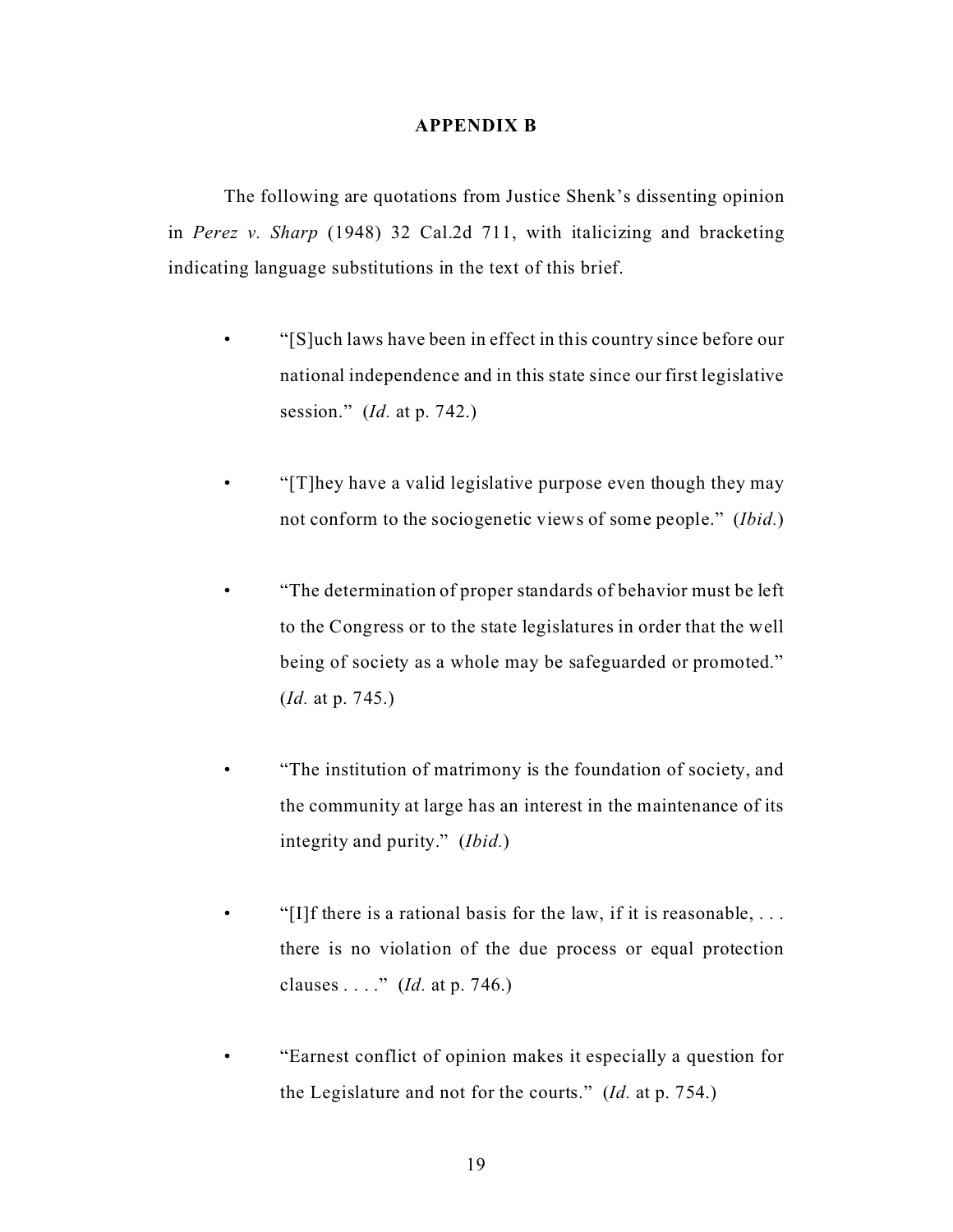- "Courts are neither peculiarly qualified nor organized to determine the underlying questions of fact with reference to which the validity of the legislation must be determined. . . . [I]deas of public policy do not properly concern them." (*Id.* at p. 755.)
- "Text and authorities which constitute the factual basis for the legislative finding involved in the statute here in question indicate only that there is a difference of opinion as to the wisdom of the policy underlying the enactments." (*Id.* at p. 756.)
- "[*T*]*he crossing of distinct races* [*Homosexuality*] is biologically undesirable and should be discouraged." (*Id.* at p. 758.)
- "[T]here is not only some but a great deal of evidence to support the legislative determination . . . that *intermarriage between Negroes and white persons* [*marriage by same-sex couples*] is incompatible with the general welfare and therefore a proper subject for regulation under the police power." (*Id.* at p. 759.)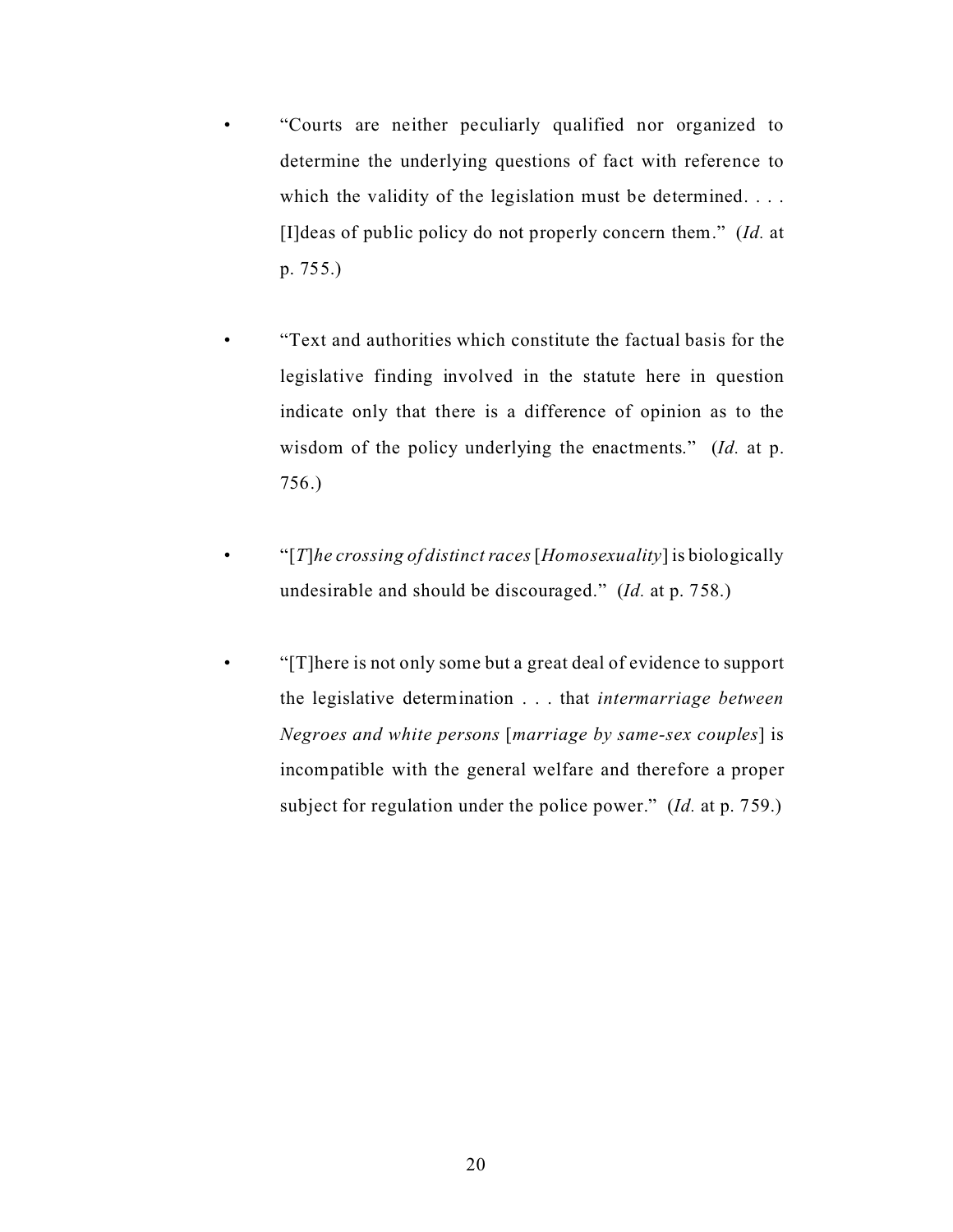### **APPENDIX C**

The following are quotations from the dissenting opinion of Cordy, J., in *Goodridge v. Dept. of Public Health* (2003) 440 Mass. 309 [798 N.E.2d 941], with italicizing and bracketing indicating language substitutions in the text of this brief.

- "Although it may be desirable for many reasons to extend to *same-sex* [*interracial*] couples the benefits and burdens of civil marriage . . . , that decision must be made by the Legislature, not the court." (*Id.* at p. 983.)
- "Because a conceivable rational basis exists upon which the Legislature could conclude that the marriage statute furthers the legitimate State purpose of ensuring, promoting, and supporting an optimal social structure for the bearing and raising of children, it is a valid exercise of the State's police power." (*Ibid.*)
	- "*[S]ame sex* [*Interracial*] relationships, although becoming more accepted, are certainly not so deeply rooted in this nation's history and tradition as to warrant . . . enhanced constitutional protection." (*Id.* at p. 987, internal quotation marks omitted.)
- "[T]he law always lags behind the most advanced thinking in every area, and must await some common ground, some consensus." (*Id.* at p. 990, internal quotation marks omitted.)

21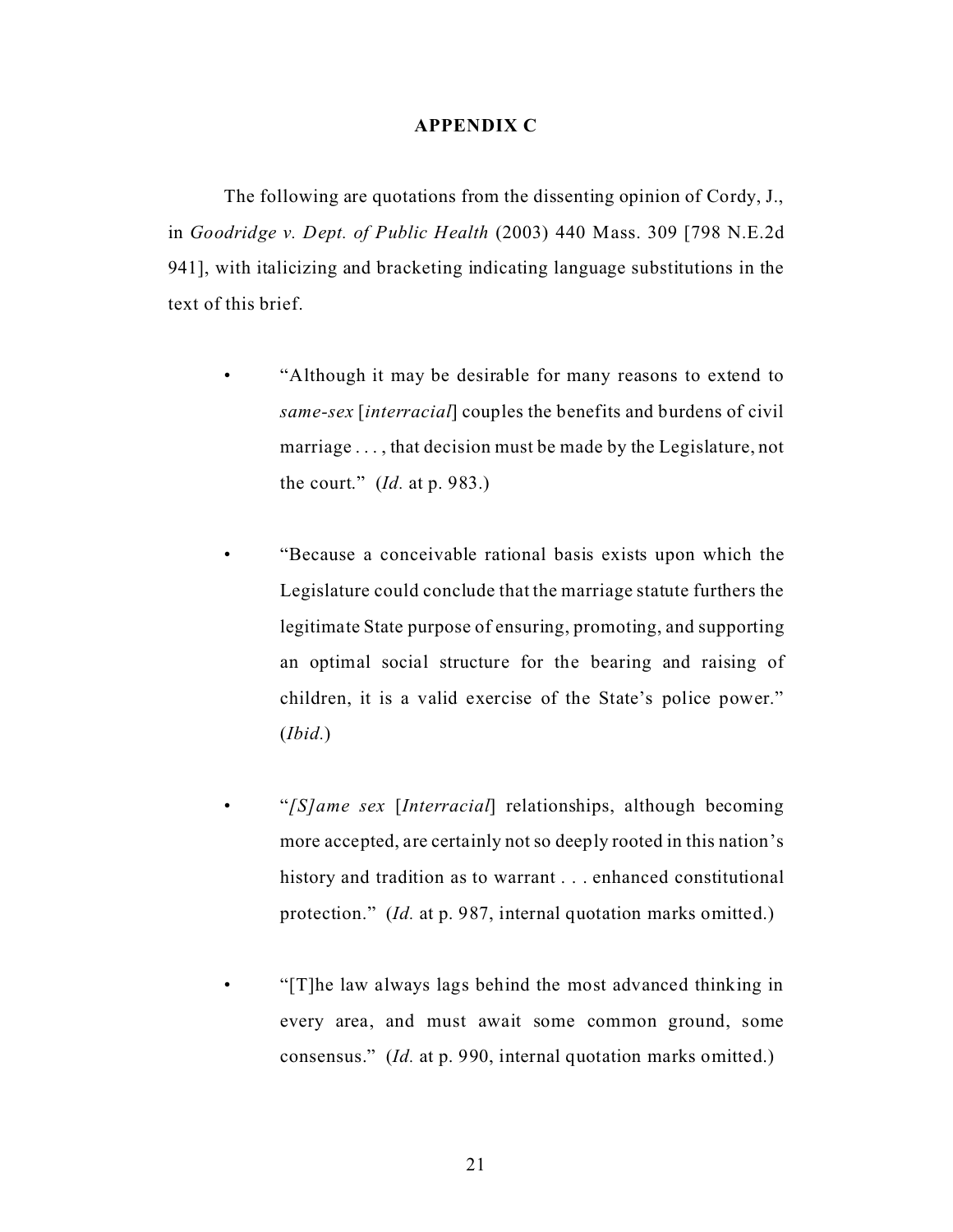- "[T]he law with respect to *same-sex* [*interracial*] marriages must be left to develop through legislative processes, subject to the constraints of rationality, lest the court be viewed as using the liberty and due process clauses as vehicles merely to enforce its own views regarding better social policies . . . ." (*Id.* at p. 991.)
- "A family defined by *heterosexual* [*same-race*] marriage continues to be the most prevalent social structure into which the vast majority of children are born, nurtured, and prepared for productive participation in civil society . . . ." (*Id.* at p. 997.)
- "We must assume that the Legislature . . . might consider and credit . . . scholarly commentary contending that children and families develop best when mothers and fathers are *partners in their parenting* [*of the same race*] . . . ." (*Id.* at pp. 998-999.)
- " $[T]$ he Legislature could rationally conclude that ... the raising of children by *same-sex* [*interracial*] couples . . . presents an alternative structure for child rearing that has not yet been proved beyond reasonable scientific dispute to be as optimal as the *biologically* [*racially*] based marriage norm." (*Id.* at pp. 999-1000.)
	- "[T]he Legislature could conceivably conclude that declining to recognize *same-sex* [*interracial*] marriages remains prudent until empirical questions about its impact on the upbringing of children are resolved." (*Id.* at p. 1000.)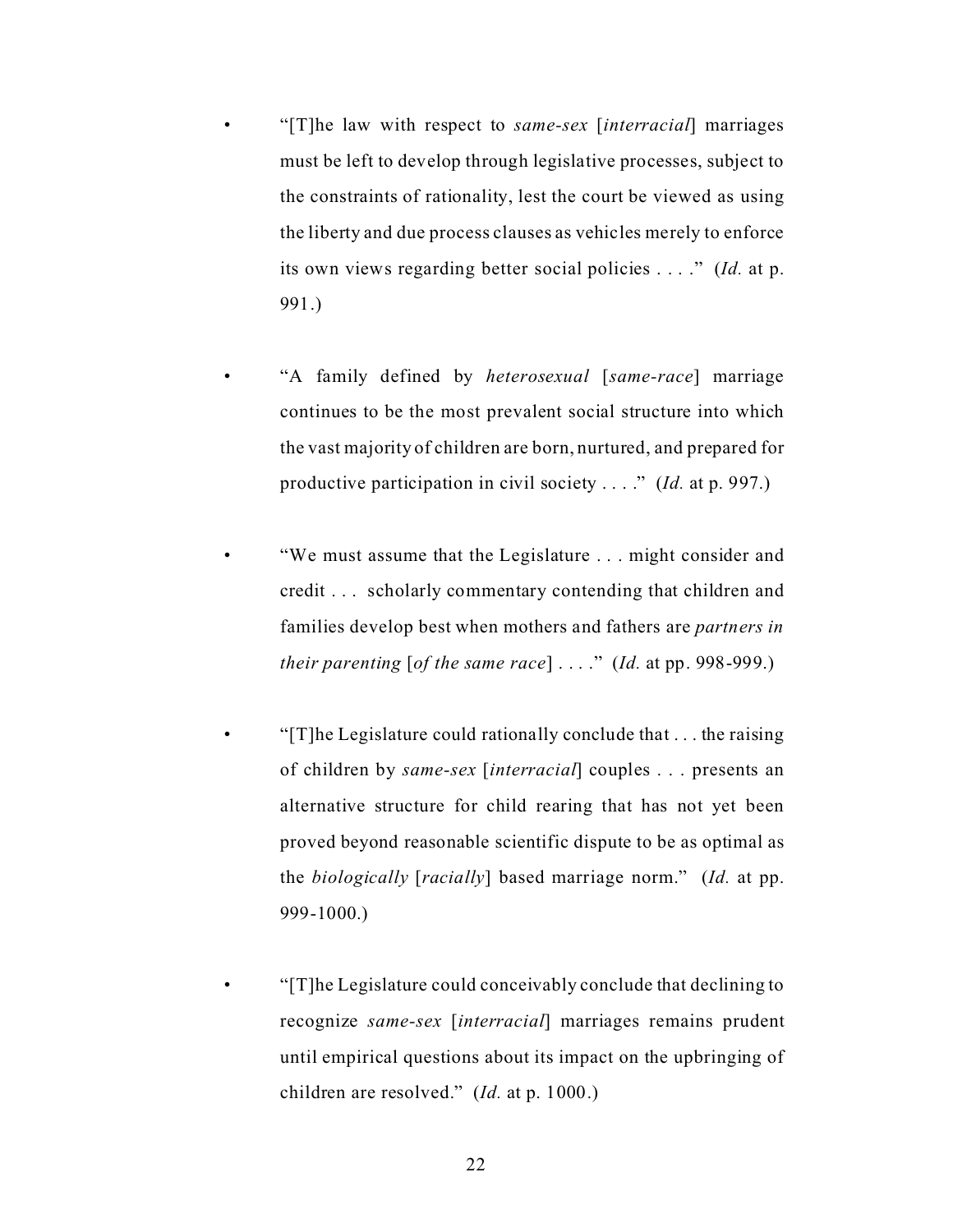- "[T]he Legislature could conclude that redefining the institution of marriage to permit *same-sex* [*interracial*] couples to marry would impair the State's interest in promoting and supporting *heterosexual* [*same-sex*] marriage as the social institution that it has determined best normalizes, stabilizes, and links the acts of procreation and child rearing." (*Id.* at pp. 1001-1002.)
- "So long as the question is at all debatable, it must be the Legislature that decides." (*Id.* at p. 1004.)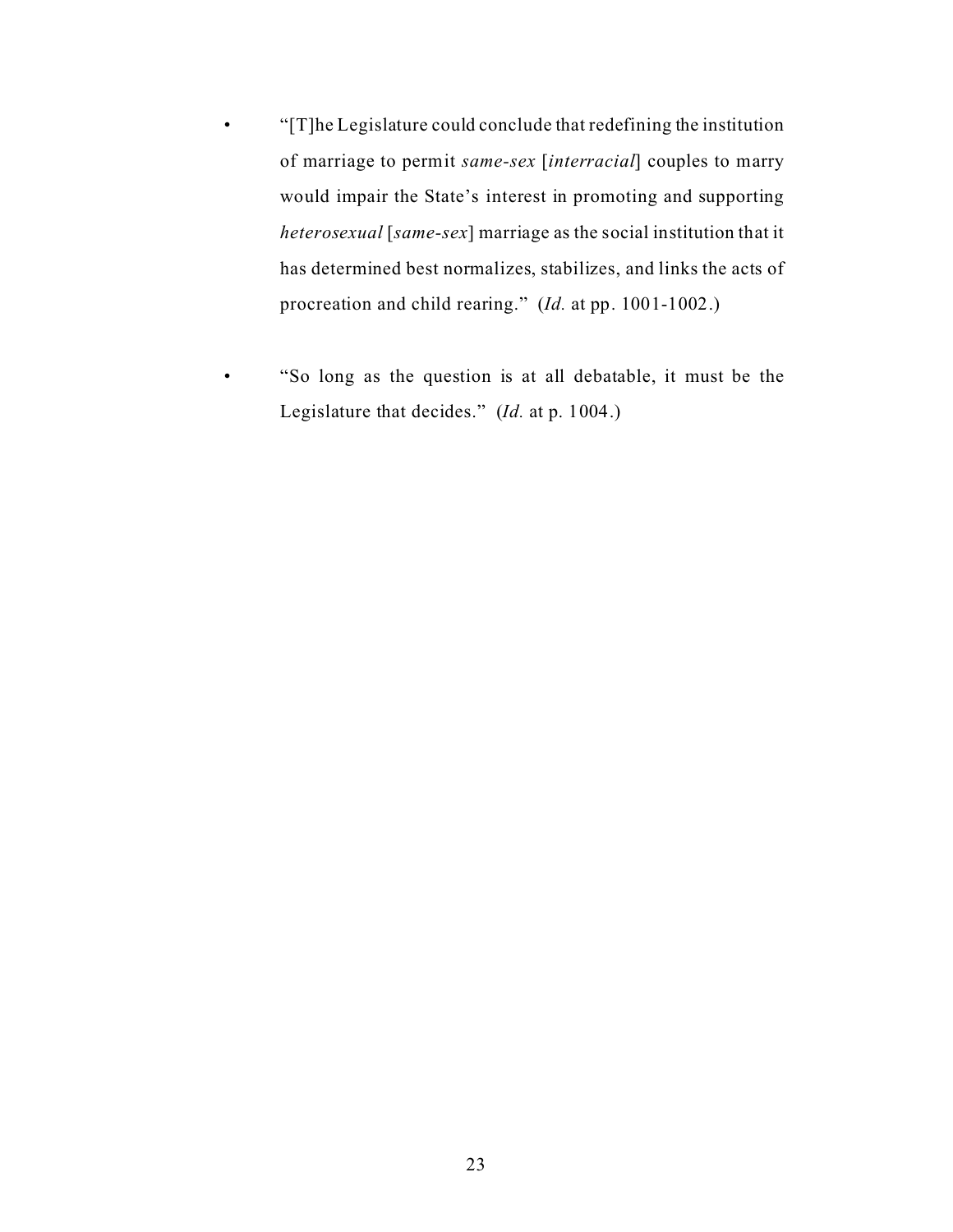### **APPENDIX D**

The following are quotations from the majority opinion of Marshall, C.J., in *Goodridge v. Dept. of Public Health* (2003) 440 Mass. 309 [798 N.E.2d 941], with italicizing and bracketing indicating language substitutions in the text of this brief.

- "We have recognized the long-standing statutory understanding, derived from the common law, that 'marriage' means the lawful union of *a woman and a man* [*persons of the same race*]. But that history cannot and does not foreclose the constitutional question." (*Id.* at p. 953.)
- "Civil marriage anchors an ordered society by encouraging stable relationships over transient ones." (*Id.* at p. 954.)
- "[C]ivil marriage has long been termed a 'civil right.'" (*Id.* at p. 957.)
- "[W]hether and whom to marry, how to express sexual intimacy, and whether and how to establish a family – these are among the most basic of every individual's liberty and due process rights." (*Id.* at p. 959.)
- "Under both the equality and liberty guarantees, regulatory authority must, at very least, serve a legitimate purpose in a rational way . . . ." (*Id.* at p. 960, internal quotation marks omitted.)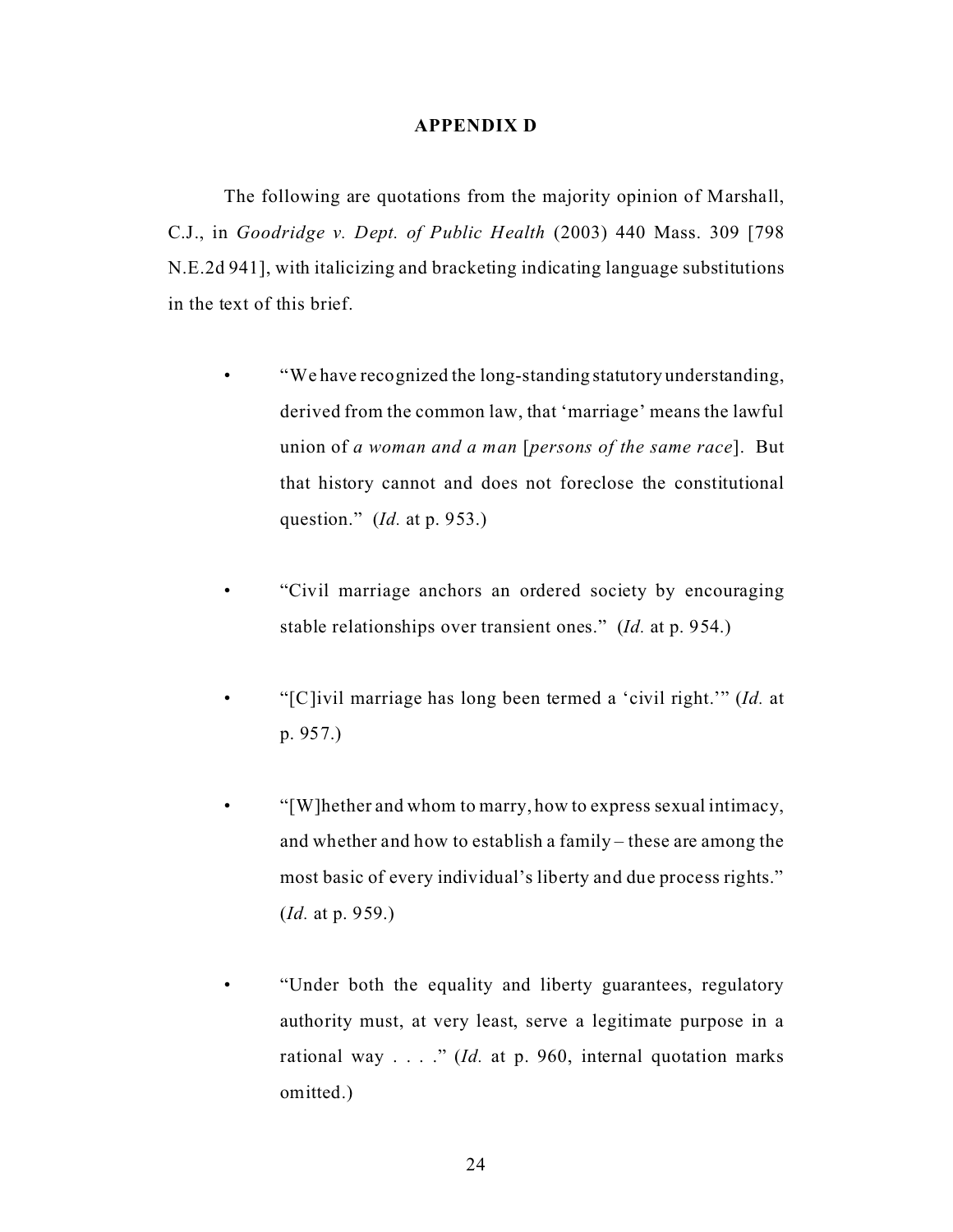- "Protecting the welfare of children is a paramount State policy. Restricting marriage to *opposite-sex* [*same-race*] couples, however, cannot plausibly further this policy. The demographic changes of the past century make it difficult to speak of an average American family. The composition of families varies greatly from household to household." (*Id.* at pp. 962-963, internal quotation marks omitted.)
- "Excluding *same-sex* [*interracial*] couples from civil marriage . . . prevent[s] children of *same-sex* [*interracial*] couples from enjoying the immeasurable advantages that flow from the assurance of a stable family structure in which children will be reared, educated, and socialized." (*Id.* at p. 964, internal quotation marks omitted.)
- "It cannot be rational under our laws, and indeed it is not permitted, to penalize children by depriving them of State benefits because the State disapproves of their parents' *sexual orientation* [*interracial relationship*]." (*Ibid.*)
- "To label the court's role as usurping that of the Legislature . . . is to misunderstand the nature and purpose of judicial review. We owe great deference to the Legislature to decide social and policy issues, but it is the traditional and settled role of courts to decide constitutional issues." (*Id.* at p. 966.)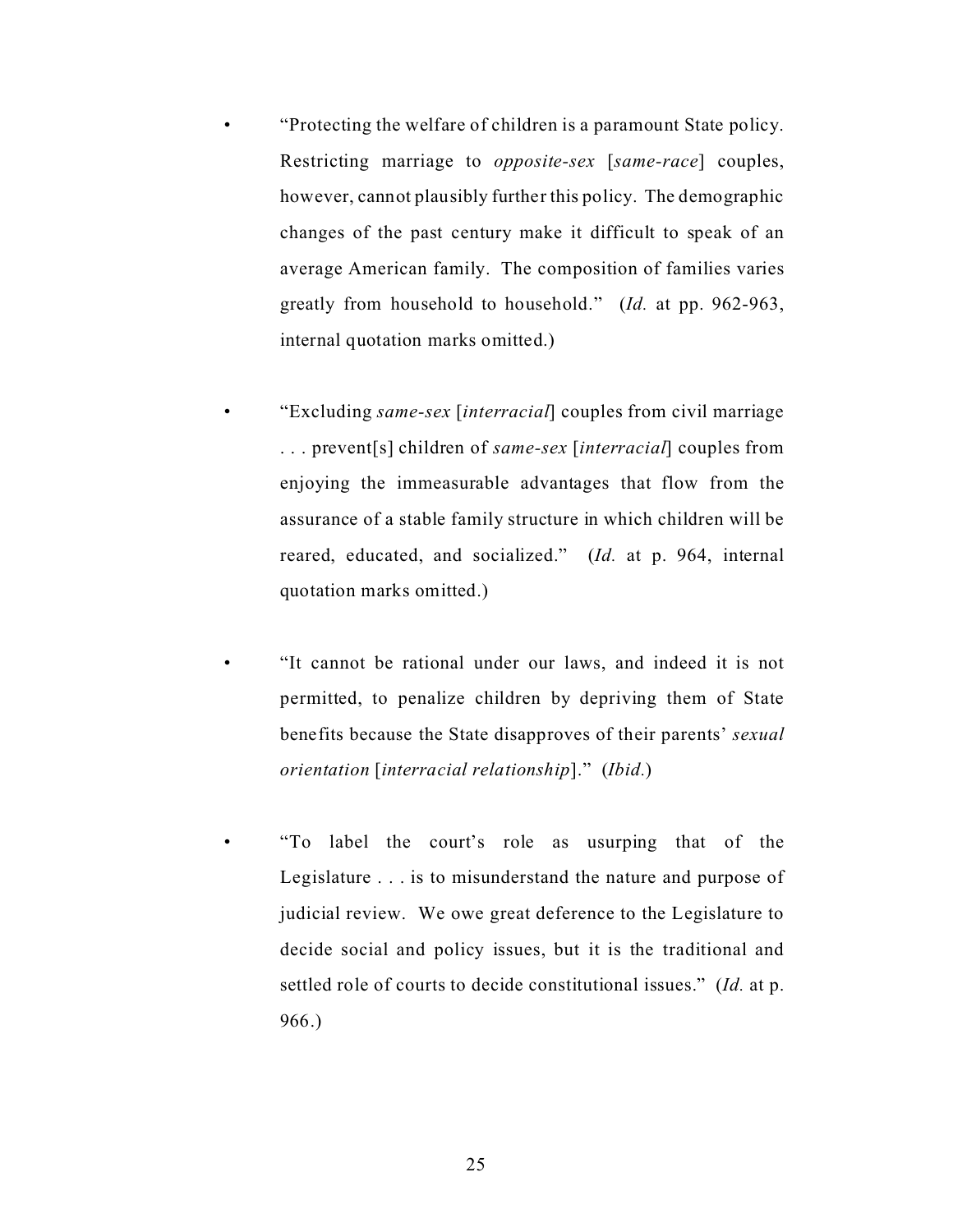### **CERTIFICATE OF WORD COUNT**

The text of this brief consists of 4,245 words as counted by the Corel WordPerfect version 10 word-processing program used to generate the brief.

DATED: September 24, 2007.

Jon B. Eisenberg

\_\_\_\_\_\_\_\_\_\_\_\_\_\_\_\_\_\_\_\_\_\_\_\_\_\_\_\_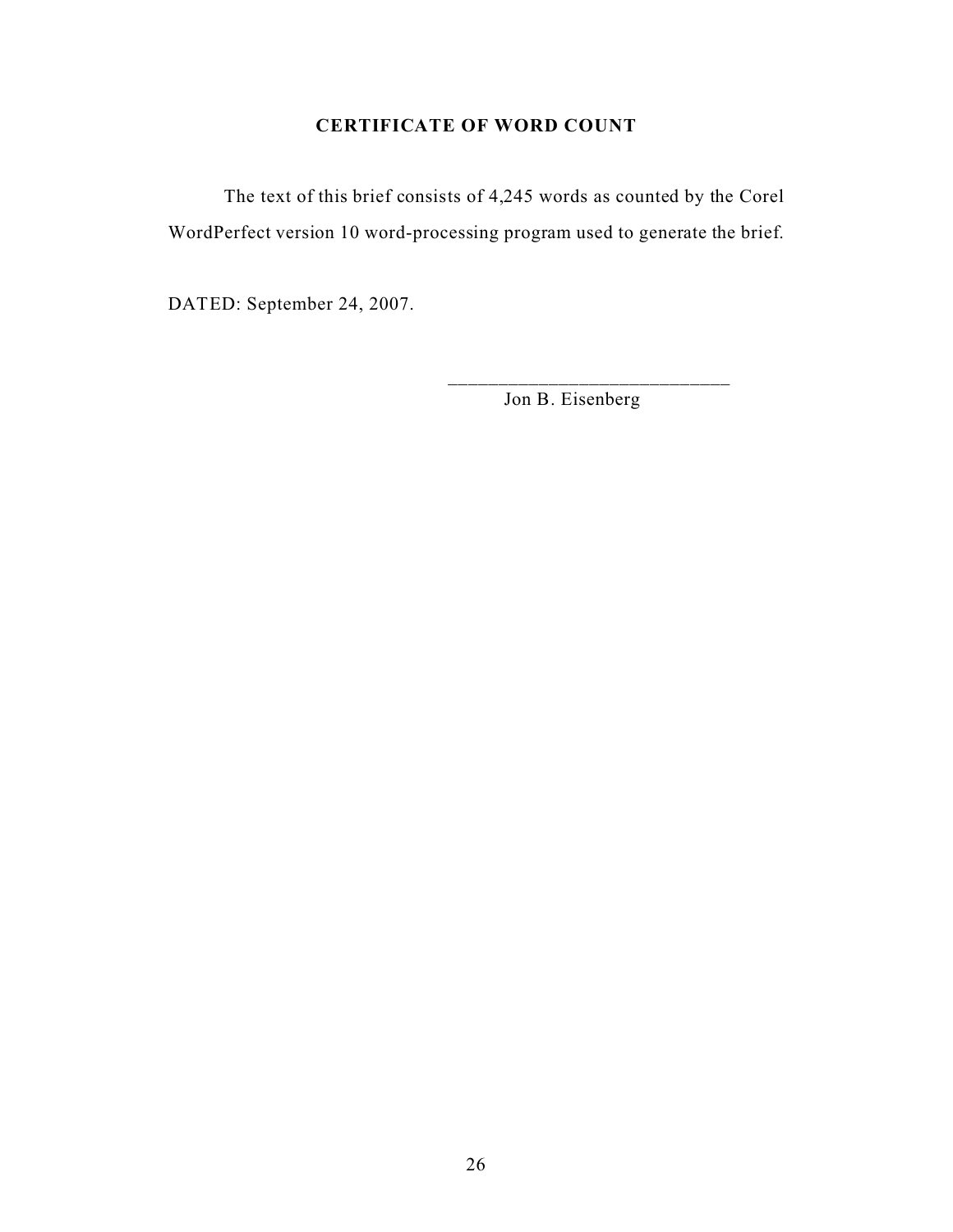### **PROOF OF SERVICE**

I, Mary B. Cunniff, declare that I am over the age of eighteen years and I am not a party to this action. My business address is 180 Montgomery Street, Suite 2200, San Francisco, California, 94104.

On September 24, 2007, I served the document listed below on the interested parties in this action in the manner indicated below:

### **• APPLICATION TO FILE BRIEF OF AMICUS CURIAE CALIFORNIA NAACP; and**

## **• BRIEF OF AMICUS CURIAE CALIFORNIA NAACP IN SUPPORT OF PARTIES CHALLENGING THE MARRIAGE EXCLUSION**

**[ ] BY OVERNIGHT DELIVERY:** I caused such envelopes to be delivered on the following business day by FEDERAL EXPRESS service.

**[ ] BY PERSONAL SERVICE:** I caused the document(s) to be delivered by hand.

**[** X **] BY MAIL**: I am readily familiar with the business practice for collection and processing correspondence for mailing with the United States Postal Service. I know that the correspondence was deposited with the United States Postal Service on the same day this declaration was executed in the ordinary course of business. I know that the envelopes were sealed, and with postage thereon fully prepaid, placed for collection and mailing on this date, following ordinary business practices, in the United States mail at San Francisco, California.

**[ ] BY FACSIMILE**: I transmitted such documents by facsimile

### **INTERESTED PARTIES:**

### SEE ATTACHED SERVICE LIST

I declare under penalty of perjury under the laws of the State of California that the foregoing is true and correct; that this declaration is executed on September 24, 2007, at San Francisco, California.

Mary B. Cunniff

\_\_\_\_\_\_\_\_\_\_\_\_\_\_\_\_\_\_\_\_\_\_\_\_\_\_\_\_\_\_\_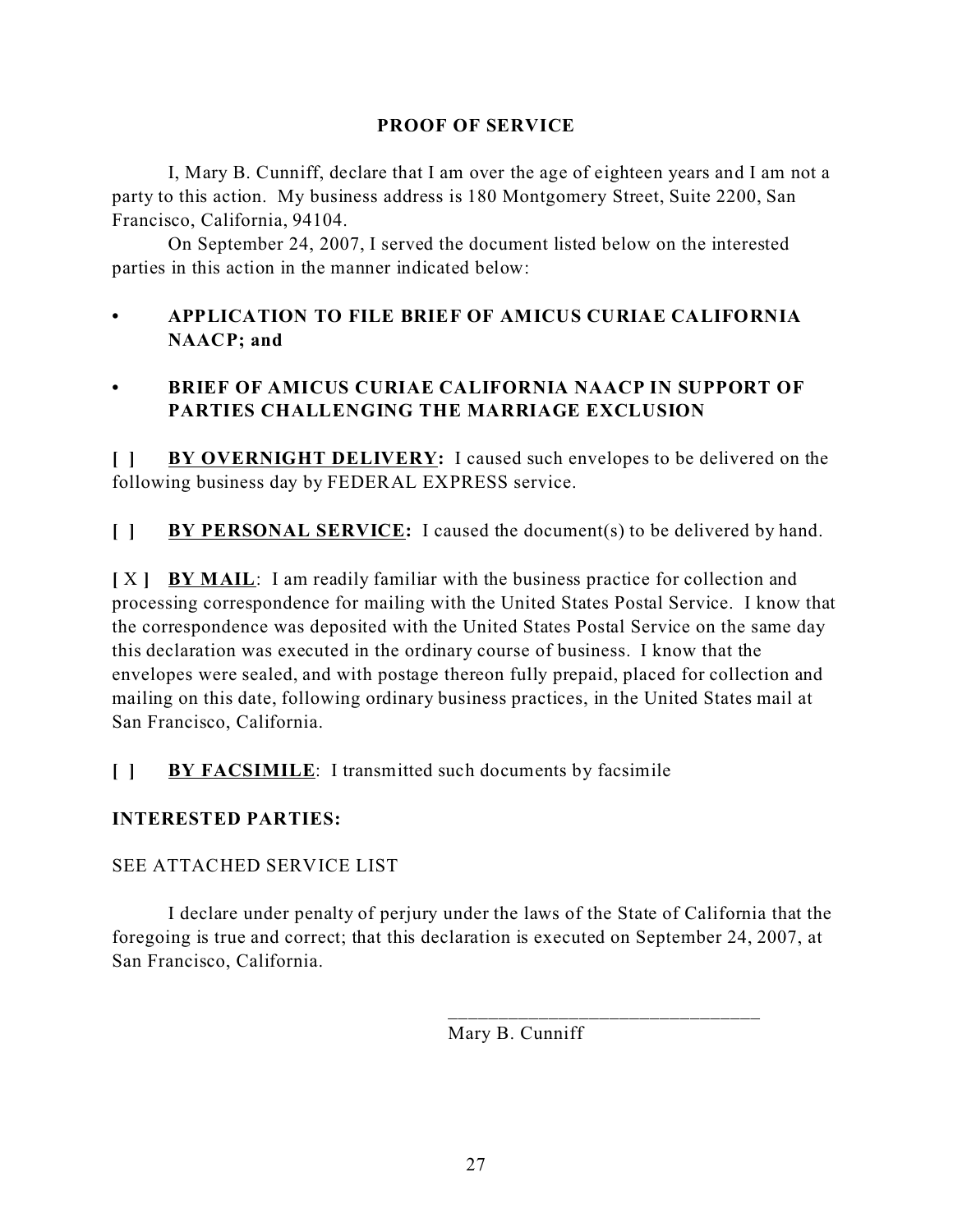## **SERVICE LIST** *City and County of San Francisco v. California, et al.* **San Francisco Superior Court Case No. CGC-04-429539 Court of Appeal No. A110449**

| Therese M Stewart                                                                                                                                                                                                                                                                                                                         | Bobbie J. Wilson                                                                                                                                                                                                                                                                                              |
|-------------------------------------------------------------------------------------------------------------------------------------------------------------------------------------------------------------------------------------------------------------------------------------------------------------------------------------------|---------------------------------------------------------------------------------------------------------------------------------------------------------------------------------------------------------------------------------------------------------------------------------------------------------------|
| <b>Chief Deputy City Attorney</b>                                                                                                                                                                                                                                                                                                         | Amy E. Margolin                                                                                                                                                                                                                                                                                               |
| <b>OFFICE OF THE CITY ATTORNEY</b>                                                                                                                                                                                                                                                                                                        | HOWARD RICE NEMEROVSKI CANADY FALK                                                                                                                                                                                                                                                                            |
| #1 Dr. Carlton B. Goodlett Place                                                                                                                                                                                                                                                                                                          | $&$ Rabkin                                                                                                                                                                                                                                                                                                    |
| City Hall, Room 234                                                                                                                                                                                                                                                                                                                       | Three Embarcadero Center, 7th Floor                                                                                                                                                                                                                                                                           |
| San Francisco, CA 94102-4682                                                                                                                                                                                                                                                                                                              | San Francisco, CA 94111                                                                                                                                                                                                                                                                                       |
| Tel.: (415) 554-4708                                                                                                                                                                                                                                                                                                                      | Tel.: (415) 434-1600                                                                                                                                                                                                                                                                                          |
| Fax: (415) 554-4745                                                                                                                                                                                                                                                                                                                       | Fax: (415) 217-5910                                                                                                                                                                                                                                                                                           |
| Counsel for the City and County of San                                                                                                                                                                                                                                                                                                    | Counsel for the City and County of San                                                                                                                                                                                                                                                                        |
| Francisco, et al.                                                                                                                                                                                                                                                                                                                         | Francisco, et al.                                                                                                                                                                                                                                                                                             |
| Edmund G. Brown Jr.<br><b>Stacy Boulware Eurie</b><br>Christopher E. Krueger<br>STATE OF CALIFORNIA, DEPT. OF JUSTICE<br><b>OFFICE OF THE ATTORNEY GENERAL</b><br>1300 I Street, Suite 125<br>Post Office Box 944255<br>Sacramento, CA 94244<br>Tel: (916) 445-7385<br>Fax: (916) 324-8835<br>Counsel for the State of California, et al. | Kenneth C. Mennemeier<br>Kelcie M. Gosling<br>MENNEMEIER, GLASSMAN & STROUD LLP<br>980 9th Street, Suite 1700<br>Sacramento, CA 95814-2736<br>Tel: (916) 553-4000<br>Fax: (916) 553-4011<br>Counsel for Governor Arnold<br>Schwarzenegger and State Registrar of Vital<br><b>Statistics Teresita Trinidad</b> |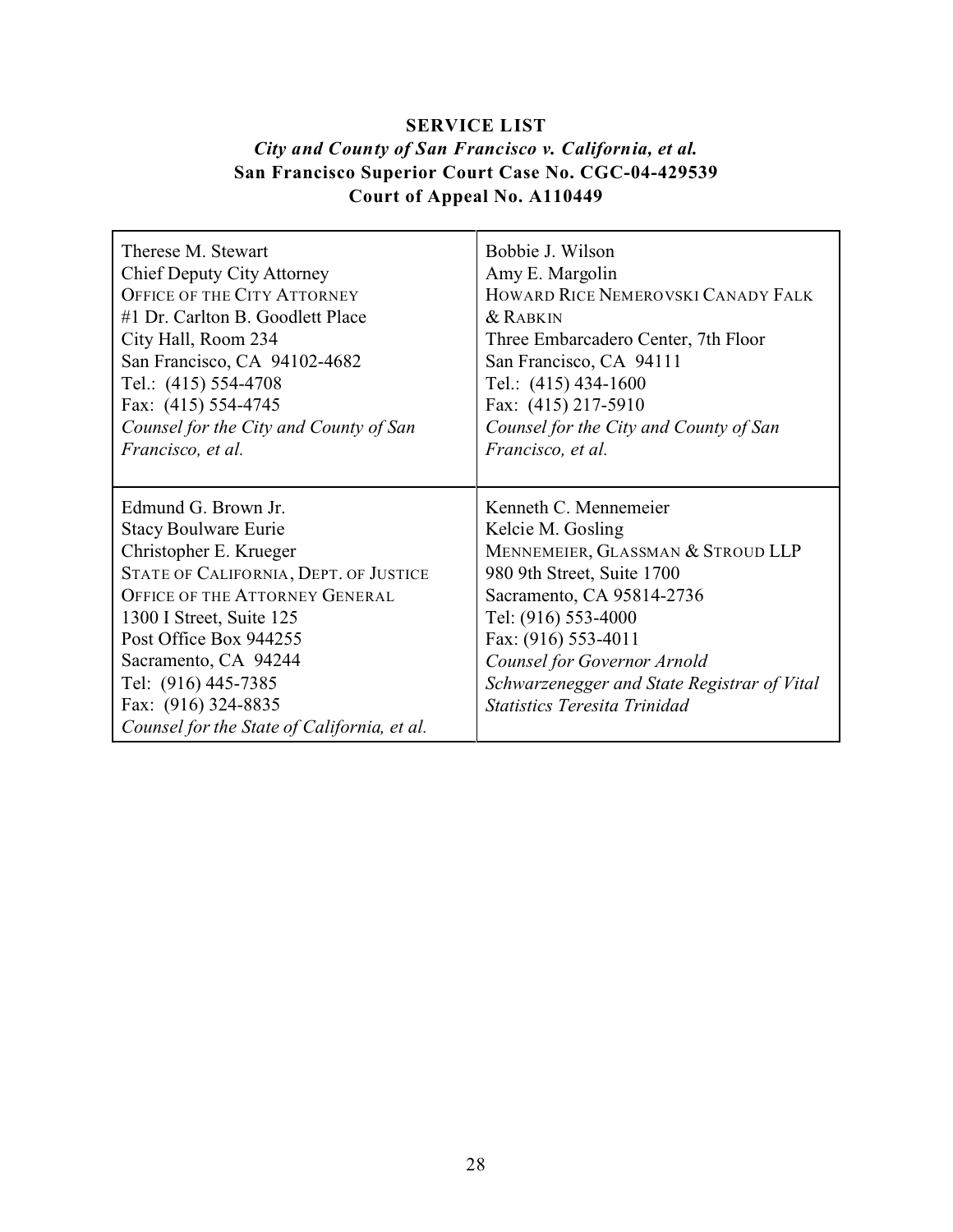## *Woo, et al. v. California, et al.* **San Francisco Superior Court Case No. CPF-04-504038 Court of Appeal Case No. A110451**

| <b>Shannon Minter</b><br>NATIONAL CENTER FOR LESBIAN RIGHTS<br>870 Market Street<br>Suite 370<br>San Francisco, CA 94102<br>Tel: (415) 392-6257<br>Fax: (415) 392-8442<br>Counsel for Respondents                                                                                                                                  | Jon W. Davidson<br>Jennifer C. Pizer<br><b>LAMBDA LEGAL DEFENSE AND EDUCATION</b><br><b>FUND</b><br>3325 Wilshire Boulevard, Suite 1300<br>Los Angeles, CA 90010<br>Tel: (213) 382-7600<br>Fax: (213) 351-6050<br><b>Counsel for Respondents</b>                                                              |
|------------------------------------------------------------------------------------------------------------------------------------------------------------------------------------------------------------------------------------------------------------------------------------------------------------------------------------|---------------------------------------------------------------------------------------------------------------------------------------------------------------------------------------------------------------------------------------------------------------------------------------------------------------|
| Peter J. Eliasberg<br><b>Clare Pastore</b><br><b>ACLU FOUNDATION OF SOUTHERN</b><br><b>CALIFORNIA</b><br>1616 Beverly Boulevard<br>Los Angeles, CA 90026<br>Tel: (213) 977-9500<br>Fax: (213) 250-3919<br><b>Counsel for Respondents</b>                                                                                           | Alan L. Schlosser<br>Alex M. Cleghorn<br><b>ACLU FOUNDATION OF NORTHERN</b><br><b>CALIFORNIA</b><br>39 Drumm Street<br>San Francisco, CA 94111<br>Tel: (415) 621-2493<br>Fax: (415) 255-1478<br><b>Counsel for Respondents</b>                                                                                |
| David C. Codell<br>LAW OFFICE OF DAVID C. CODELL<br>9200 Sunset Boulevard, Penthouse Two<br>Los Angeles, CA 90069<br>Tel: (310) 273-0306<br>Fax: (310) 273-0307<br><b>Counsel for Respondents</b>                                                                                                                                  | Stephen V. Bomse<br>Christopher F. Stoll<br>HELLER EHRMAN LLP<br>333 Bush Street<br>San Francisco, CA 94104-2878<br>Tel.: (415) 772-6000<br>Fax: (415) 772-6268<br><b>Counsel for Respondents</b>                                                                                                             |
| Edmund G. Brown Jr.<br><b>Stacy Boulware Eurie</b><br>Christopher E. Krueger<br>STATE OF CALIFORNIA, DEPT. OF JUSTICE<br>OFFICE OF THE ATTORNEY GENERAL<br>1300 I Street, Suite 125<br>Post Office Box 944255<br>Sacramento, CA 94244<br>Tel: (916) 445-7385<br>Fax: (916) 324-8835<br>Counsel for the State of California, et al. | Kenneth C. Mennemeier<br>Kelcie M. Gosling<br>MENNEMEIER, GLASSMAN & STROUD LLP<br>980 9th Street, Suite 1700<br>Sacramento, CA 95814-2736<br>Tel: (916) 553-4000<br>Fax: (916) 553-4011<br>Counsel for Governor Arnold<br>Schwarzenegger and State Registrar of Vital<br><b>Statistics Teresita Trinidad</b> |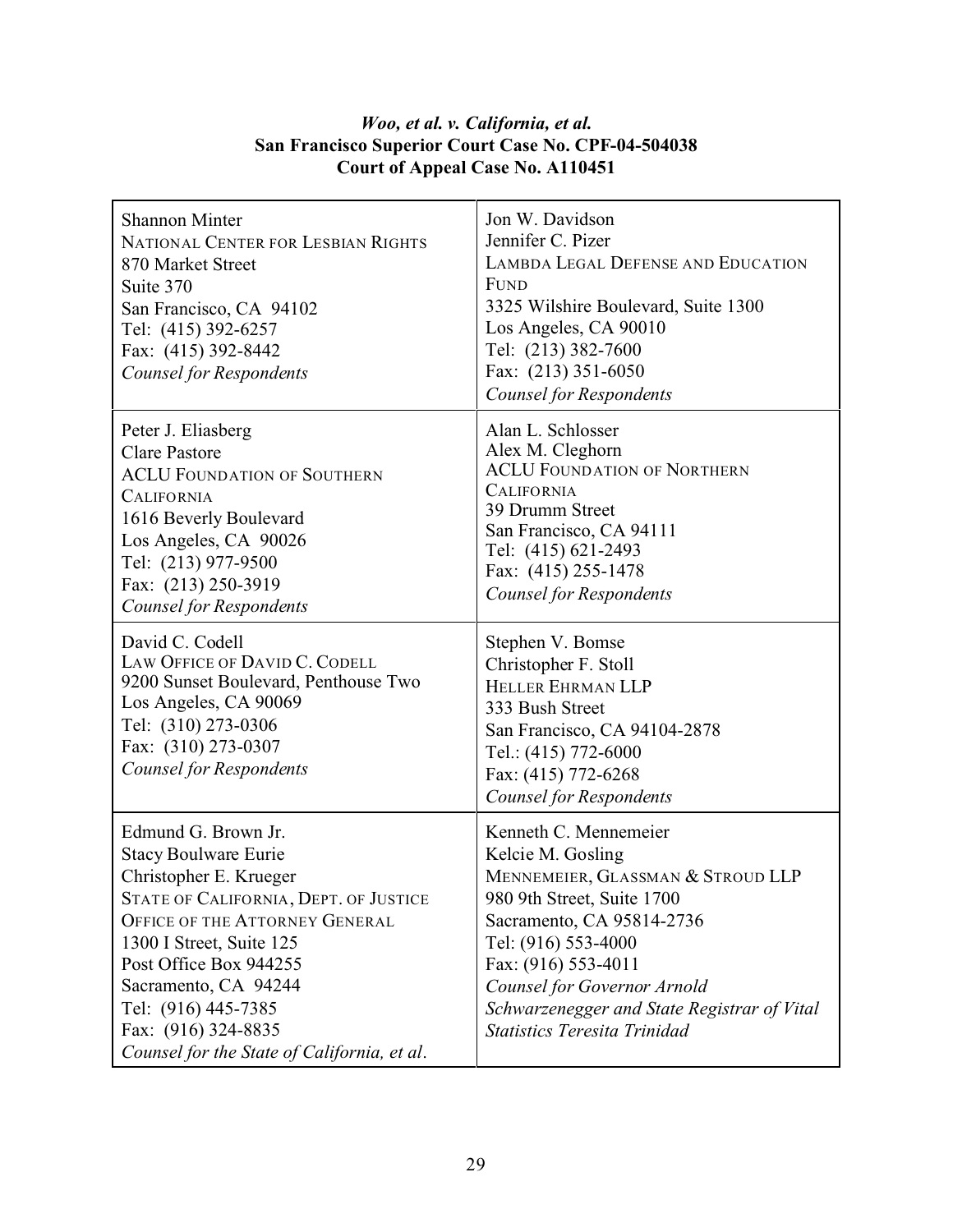### *Tyler, et al. v. California, et al.* **Los Angeles Superior Court Case No. BS088506 Court of Appeal Case No. A110450**

| Gloria Allred<br>Michael Maroko<br>John S. West<br>ALLRED, MAROKO & GOLDBERG<br>6300 Wilshire Blvd., Suite 1500<br>Los Angeles, CA 90048<br>Tel.: (323) 653-6530<br>Fax: (323) 653-1660<br>Counsel for Robin Tyler, et al.                                                                                    | Edmund G. Brown Jr.<br><b>Stacy Boulware Eurie</b><br>Christopher E. Krueger<br>STATE OF CALIFORNIA, DEPT. OF JUSTICE<br><b>OFFICE OF THE ATTORNEY GENERAL</b><br>1300 I Street, Suite 125<br>Post Office Box 944255<br>Sacramento, CA 94244<br>Tel: (916) 445-7385<br>Fax: (916) 324-8835<br>Counsel for the State of California, et al. |
|---------------------------------------------------------------------------------------------------------------------------------------------------------------------------------------------------------------------------------------------------------------------------------------------------------------|-------------------------------------------------------------------------------------------------------------------------------------------------------------------------------------------------------------------------------------------------------------------------------------------------------------------------------------------|
| Kenneth C. Mennemeier<br>Kelcie M. Gosling<br>MENNEMEIER, GLASSMAN & STROUD LLP<br>980 9th Street, Suite 1700<br>Sacramento, CA 95814-2736<br>Tel: (916) 553-4000<br>Fax: (916) 553-4011<br>Counsel for Governor Arnold<br>Schwarzenegger and State Registrar of Vital<br><b>Statistics Teresita Trinidad</b> | Lloyd W. Pellman<br>Raymond G. Fortner<br>Judy W. Whitehurst<br>648 Kenneth Hahn Hall of Administration<br>500 W. Temple St.<br>Los Angeles, CA 900 12-27 13<br>Telephone: (2 13) 974-8948<br>Counsel for the County of Los Angeles                                                                                                       |
| <b>Shannon Minter</b>                                                                                                                                                                                                                                                                                         | Stephen V. Bomse                                                                                                                                                                                                                                                                                                                          |
| NATIONAL CENTER FOR LESBIAN RIGHTS                                                                                                                                                                                                                                                                            | Christopher F. Stoll                                                                                                                                                                                                                                                                                                                      |
| 870 Market Street                                                                                                                                                                                                                                                                                             | HELLER EHRMAN LLP                                                                                                                                                                                                                                                                                                                         |
| Suite 370                                                                                                                                                                                                                                                                                                     | 333 Bush Street                                                                                                                                                                                                                                                                                                                           |
| San Francisco, CA 94102                                                                                                                                                                                                                                                                                       | San Francisco, CA 94104-2878                                                                                                                                                                                                                                                                                                              |
| Tel: (415) 392-6257                                                                                                                                                                                                                                                                                           | Tel.: (415) 772-6000                                                                                                                                                                                                                                                                                                                      |
| Fax: (415) 392-8442                                                                                                                                                                                                                                                                                           | Fax: (415) 772-6268                                                                                                                                                                                                                                                                                                                       |
| Counsel for Intervenor Equality California                                                                                                                                                                                                                                                                    | Counsel for Intervenor Equality California                                                                                                                                                                                                                                                                                                |
| Jon W. Davidson                                                                                                                                                                                                                                                                                               | Alan L. Schlosser                                                                                                                                                                                                                                                                                                                         |
| Jennifer C. Pizer                                                                                                                                                                                                                                                                                             | Alex M. Cleghorn                                                                                                                                                                                                                                                                                                                          |
| <b>LAMBDA LEGAL DEFENSE AND EDUCATION</b>                                                                                                                                                                                                                                                                     | <b>ACLU FOUNDATION OF NORTHERN</b>                                                                                                                                                                                                                                                                                                        |
| <b>FUND</b>                                                                                                                                                                                                                                                                                                   | <b>CALIFORNIA</b>                                                                                                                                                                                                                                                                                                                         |
| 3325 Wilshire Boulevard, Suite 1300                                                                                                                                                                                                                                                                           | 39 Drumm Street                                                                                                                                                                                                                                                                                                                           |
| Los Angeles, CA 90010                                                                                                                                                                                                                                                                                         | San Francisco, CA 94111                                                                                                                                                                                                                                                                                                                   |
| Tel: (213) 382-7600                                                                                                                                                                                                                                                                                           | Tel: (415) 621-2493                                                                                                                                                                                                                                                                                                                       |
| Fax: (213) 351-6050                                                                                                                                                                                                                                                                                           | Fax: (415) 255-1478                                                                                                                                                                                                                                                                                                                       |
| Counsel for Intervenor Equality California                                                                                                                                                                                                                                                                    | Counsel for Intervenor Equality California                                                                                                                                                                                                                                                                                                |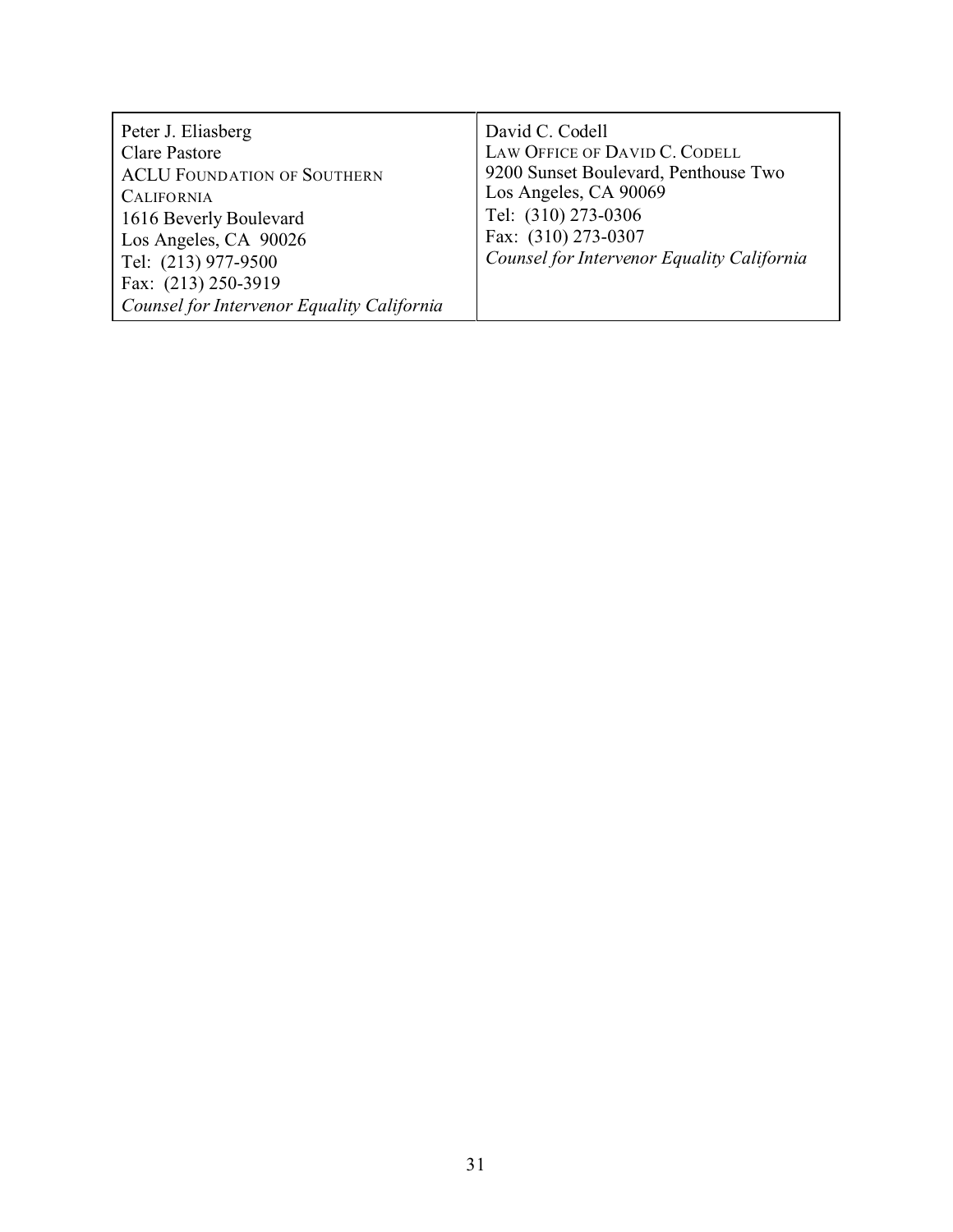### *Clinton, et al. v. California, et al.* **San Francisco Superior Court Case No. 429548 Court of Appeal Case No. A110463**

| Waukeen Q. McCoy                                                                                                                                                                                                                                                                                                                          | Jason E. Hasley                                                                                                                                                                                                                                                                                               |
|-------------------------------------------------------------------------------------------------------------------------------------------------------------------------------------------------------------------------------------------------------------------------------------------------------------------------------------------|---------------------------------------------------------------------------------------------------------------------------------------------------------------------------------------------------------------------------------------------------------------------------------------------------------------|
| LAW OFFICES OF WAUKEEN Q. MCCOY                                                                                                                                                                                                                                                                                                           | PAUL, HANLEY & HARLEY, LLP                                                                                                                                                                                                                                                                                    |
| 703 Market Street, Suite 1407                                                                                                                                                                                                                                                                                                             | 1608 Fourth St. Suite 300                                                                                                                                                                                                                                                                                     |
| San Francisco, CA 94103                                                                                                                                                                                                                                                                                                                   | Berkeley, CA 94710                                                                                                                                                                                                                                                                                            |
| Tel: (415) 675-7705                                                                                                                                                                                                                                                                                                                       | Tel.: (510) 559-9980                                                                                                                                                                                                                                                                                          |
| Fax: (415) 675-2530                                                                                                                                                                                                                                                                                                                       | Fax: (510) 559-9970                                                                                                                                                                                                                                                                                           |
| <b>Counsel for Clinton Respondents</b>                                                                                                                                                                                                                                                                                                    | <b>Counsel for Clinton Respondents</b>                                                                                                                                                                                                                                                                        |
| Edmund G. Brown Jr.<br><b>Stacy Boulware Eurie</b><br>Christopher E. Krueger<br>STATE OF CALIFORNIA, DEPT. OF JUSTICE<br><b>OFFICE OF THE ATTORNEY GENERAL</b><br>1300 I Street, Suite 125<br>Post Office Box 944255<br>Sacramento, CA 94244<br>Tel: (916) 445-7385<br>Fax: (916) 324-8835<br>Counsel for the State of California, et al. | Kenneth C. Mennemeier<br>Kelcie M. Gosling<br>MENNEMEIER, GLASSMAN & STROUD LLP<br>980 9th Street, Suite 1700<br>Sacramento, CA 95814-2736<br>Tel: (916) 553-4000<br>Fax: (916) 553-4011<br>Counsel for Governor Arnold<br>Schwarzenegger and State Registrar of Vital<br><b>Statistics Teresita Trinidad</b> |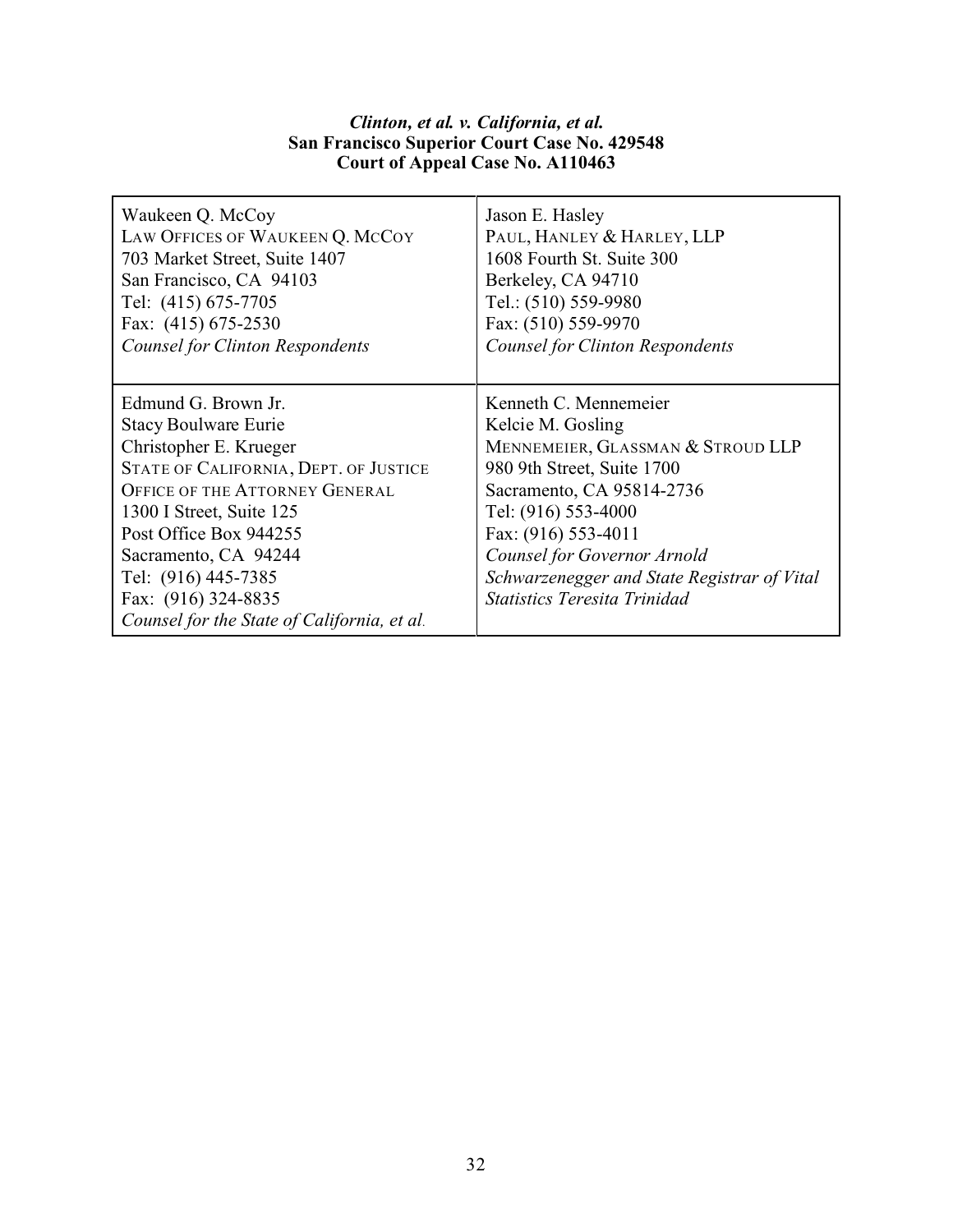### *Proposition 22 Legal Defense and Education Fund v. City and County of San Francisco* **San Francisco Superior Court Case No., CPF-04-503943 Court of Appeal Case No. A110651**

| Robert H. Tyler<br><b>ADVOCATES FOR FAITH AND FREEDOM</b><br>24910 Loas Brisas Road, Suite 110<br>Murietta, CA 92562<br>Tel.: (951) 304-7583<br>Fax: (951) 894-6430<br>Counsel for Proposition 22 Legal Defense<br>and Education Fund                                 | Benjamin W. Bull<br>Glen Lavy<br><b>ALLIANCE DEFENSE FUND</b><br>15333 North Pima Road, Suite 165<br>Scottsdale, AZ 85260<br>Tel.: (480) 444-0020<br>Fax: (480) 444-0028<br>Counsel for Proposition 22 Legal Defense<br>and Education Fund                                                             |
|-----------------------------------------------------------------------------------------------------------------------------------------------------------------------------------------------------------------------------------------------------------------------|--------------------------------------------------------------------------------------------------------------------------------------------------------------------------------------------------------------------------------------------------------------------------------------------------------|
| <b>Timothy Donald Chandler</b><br><b>ALLIANCE DEFENSE FUND</b><br>101 Parkshore Dr., #100<br>Folsom, CA 95630<br>Tel.: (916) 932-2850<br>Fax: (916) 932-2851<br>Counsel for Proposition 22 Legal Defense<br>and Education Fund                                        | Andrew P. Pugno<br>LAW OFFICES OF ANDREW P. PUGNO<br>101 Parkshore Drive, Suite 100<br>Folsom, CA 95630<br>Tel.: (916) 608-3065<br>Fax: (916) 608-3066<br>Counsel for Proposition 22 Legal Defense<br>and Education Fund                                                                               |
| Terry L. Thompson<br>LAW OFFICES OF TERRY L. THOMPSON<br>1804 Piedras Circle<br>Alamo, CA 94507<br>Tel.: (925) 855-1507<br>Fax: (925) 820-6034<br>Counsel for Proposition 22 Legal Defense<br>and Education Fund                                                      | Therese M. Stewart<br><b>Chief Deputy City Attorney</b><br><b>OFFICE OF THE CITY ATTORNEY</b><br>#1 Dr. Carlton B. Goodlett Place<br>City Hall, Room 234<br>San Francisco, CA 94102-4682<br>Tel.: (415) 554-4708<br>Fax: (415) 554-4745<br>Counsel for the City and County of San<br>Francisco, et al. |
| Bobbie J. Wilson<br>Amy E. Margolin<br>HOWARD RICE NEMEROVSKI CANADY FALK<br>& RABKIN<br>Three Embarcadero Center, 7th Floor<br>San Francisco, CA 94111<br>Tel.: (415) 434-1600<br>Fax: (415) 217-5910<br>Counsel for the City and County of San<br>Francisco, et al. | <b>Shannon Minter</b><br>NATIONAL CENTER FOR LESBIAN RIGHTS<br>870 Market Street, Suite 370<br>San Francisco, CA 94102<br>Tel: (415) 392-6257<br>Fax: (415) 392-8442<br><b>Counsel for Martin Intervenors</b>                                                                                          |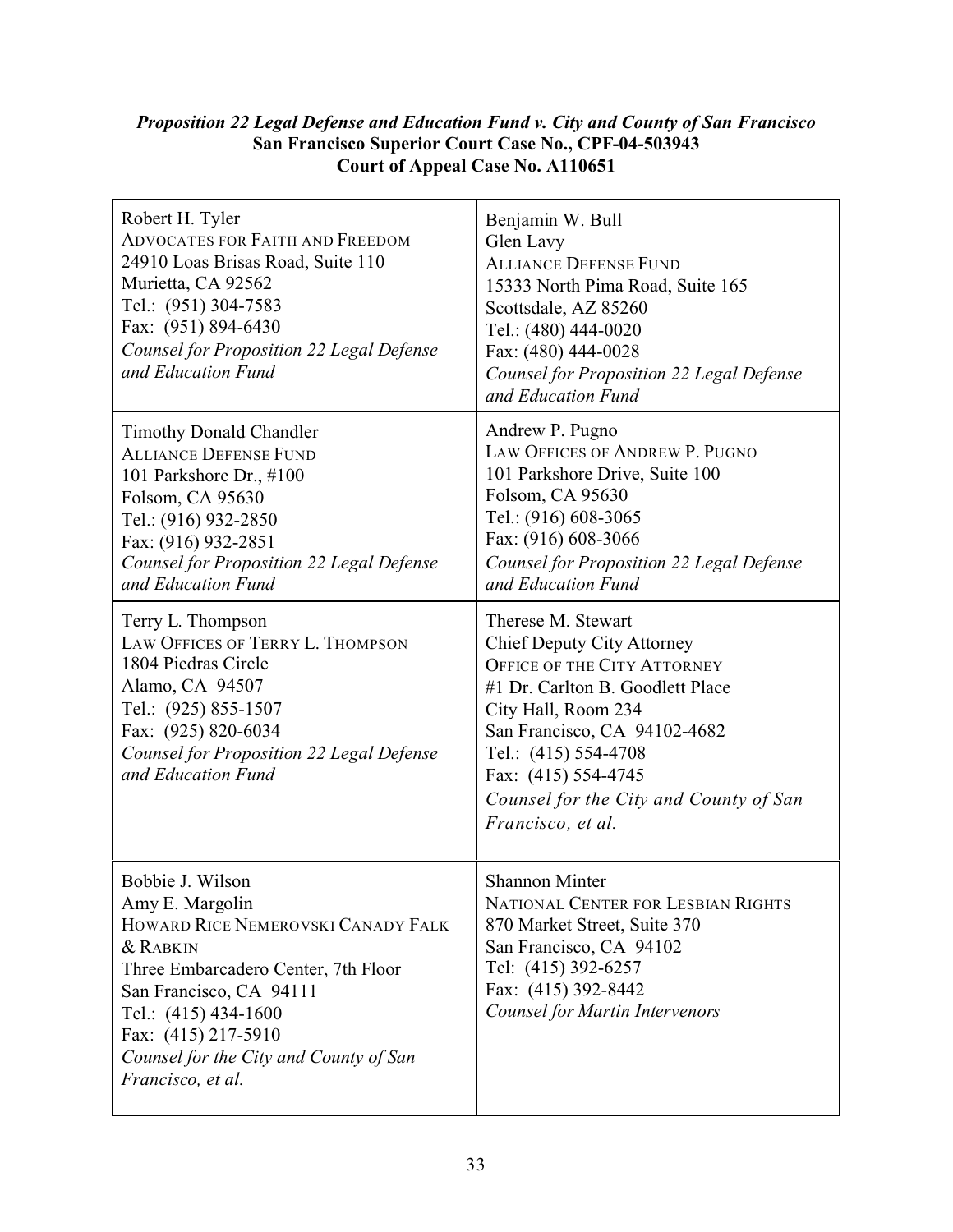| Stephen V. Bomse<br>Christopher F. Stoll<br><b>HELLER EHRMAN LLP</b><br>333 Bush Street<br>San Francisco, CA 94104-2878<br>Tel.: (415) 772-6000<br>Fax: (415) 772-6268<br><b>Counsel for Martin Intervenors</b>                       | Jon W. Davidson<br>Jennifer C. Pizer<br><b>LAMBDA LEGAL DEFENSE AND EDUCATION</b><br><b>FUND</b><br>3325 Wilshire Boulevard, Suite 1300<br>Los Angeles, CA 90010<br>Tel: (213) 382-7600<br>Fax: (213) 351-6050<br>Counsel for Martin Intervenors |
|---------------------------------------------------------------------------------------------------------------------------------------------------------------------------------------------------------------------------------------|--------------------------------------------------------------------------------------------------------------------------------------------------------------------------------------------------------------------------------------------------|
| Alan L. Schlosser<br>Alex M. Cleghorn<br><b>ACLU FOUNDATION OF NORTHERN</b><br><b>CALIFORNIA</b><br>39 Drumm Street<br>San Francisco, CA 94111<br>Tel: (415) 621-2493<br>Fax: (415) 255-1478<br><b>Counsel for Martin Intervenors</b> | Peter J. Eliasberg<br><b>Clare Pastore</b><br><b>ACLU FOUNDATION OF SOUTHERN</b><br><b>CALIFORNIA</b><br>1616 Beverly Boulevard<br>Los Angeles, CA 90026<br>Tel: (213) 977-9500<br>Fax: (213) 250-3919<br>Counsel for Martin Intervenors         |
| David C. Codell<br>LAW OFFICE OF DAVID C. CODELL<br>9200 Sunset Boulevard, Penthouse Two<br>Los Angeles, CA 90069<br>Tel: (310) 273-0306<br>Fax: (310) 273-0307<br>Counsel for Martin Intervenors                                     |                                                                                                                                                                                                                                                  |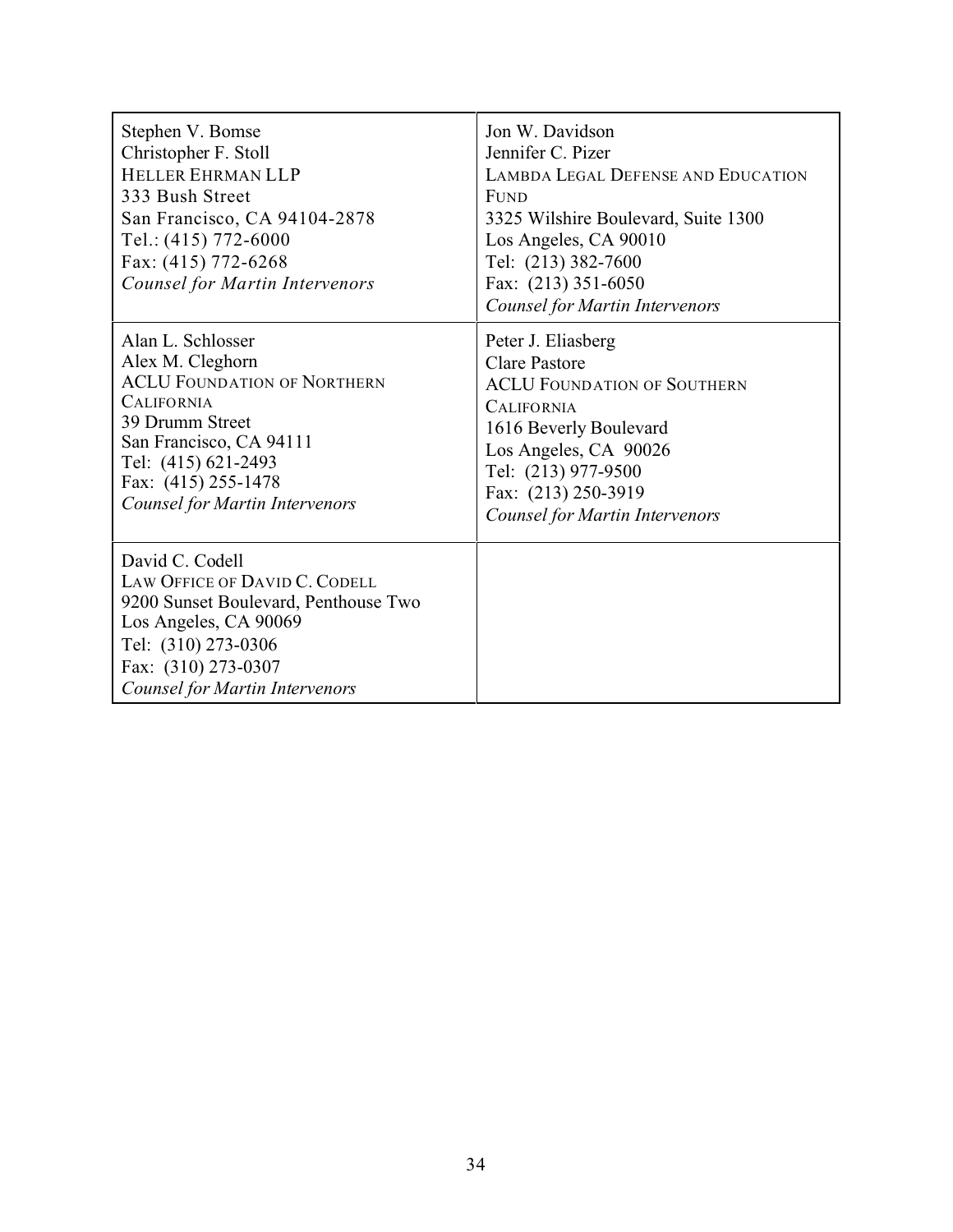### *Campaign for California Families v. Newsom, et al.* **San Francisco Superior Court Case No. CGC 04-428794 Court of Appeal Case No. A110652**

| Mathew D. Staver<br><b>LIBERTY COUNSEL</b><br>Second Floor<br>1055 Maitland Center Common<br>Maitland, FL 32751<br>Tel.: (800) 671-1776<br>Fax: (407) 875-0770<br>Counsel for Randy Thomasson and Campaign<br>for California Families                                            | Mary McAlister<br><b>LIBERTY COUNSEL</b><br>100 Mountain View Road, Suite 2775<br>Lynchburg, VA 24506<br>Tel.: (434) 592-7000<br>Fax: (434) 592-7700<br>Counsel for Randy Thomasson and Campaign<br>for California Families                                                                            |
|----------------------------------------------------------------------------------------------------------------------------------------------------------------------------------------------------------------------------------------------------------------------------------|--------------------------------------------------------------------------------------------------------------------------------------------------------------------------------------------------------------------------------------------------------------------------------------------------------|
| Ross S. Heckmann<br><b>ATTORNEY AT LAW</b><br>1214 Valencia Way<br>Arcadia, CA 91006<br>Tel.: (626) 256-4664<br>Fax: (626) 256-4774<br>Counsel for Campaign for California<br><b>Families</b>                                                                                    | Therese M. Stewart<br><b>Chief Deputy City Attorney</b><br><b>OFFICE OF THE CITY ATTORNEY</b><br>#1 Dr. Carlton B. Goodlett Place<br>City Hall, Room 234<br>San Francisco, CA 94102-4682<br>Tel.: (415) 554-4708<br>Fax: (415) 554-4745<br>Counsel for the City and County of San<br>Francisco, et al. |
| Bobbie J. Wilson<br>Amy E. Margolin<br>HOWARD RICE NEMEROVSKI CANADY FALK<br><b>&amp; RABKIN</b><br>Three Embarcadero Center, 7th Floor<br>San Francisco, CA 94111<br>Tel.: (415) 434-1600<br>Fax: (415) 217-5910<br>Counsel for the City and County of San<br>Francisco, et al. | <b>Shannon Minter</b><br><b>NATIONAL CENTER FOR LESBIAN RIGHTS</b><br>870 Market Street, Suite 370<br>San Francisco, CA 94102<br>Tel: (415) 392-6257<br>Fax: (415) 392-8442<br>Counsel for Martin Intervenors                                                                                          |
| Stephen V. Bomse<br>Christopher F. Stoll<br>HELLER EHRMAN LLP<br>333 Bush Street<br>San Francisco, CA 94104-2878<br>Tel.: (415) 772-6000<br>Fax: (415) 772-6268<br><b>Counsel for Martin Intervenors</b>                                                                         | Jon W. Davidson<br>Jennifer C. Pizer<br><b>LAMBDA LEGAL DEFENSE AND EDUCATION</b><br><b>FUND</b><br>3325 Wilshire Boulevard, Suite 1300<br>Los Angeles, CA 90010<br>Tel: (213) 382-7600<br>Fax: (213) 351-6050<br>Counsel for Martin Intervenors                                                       |